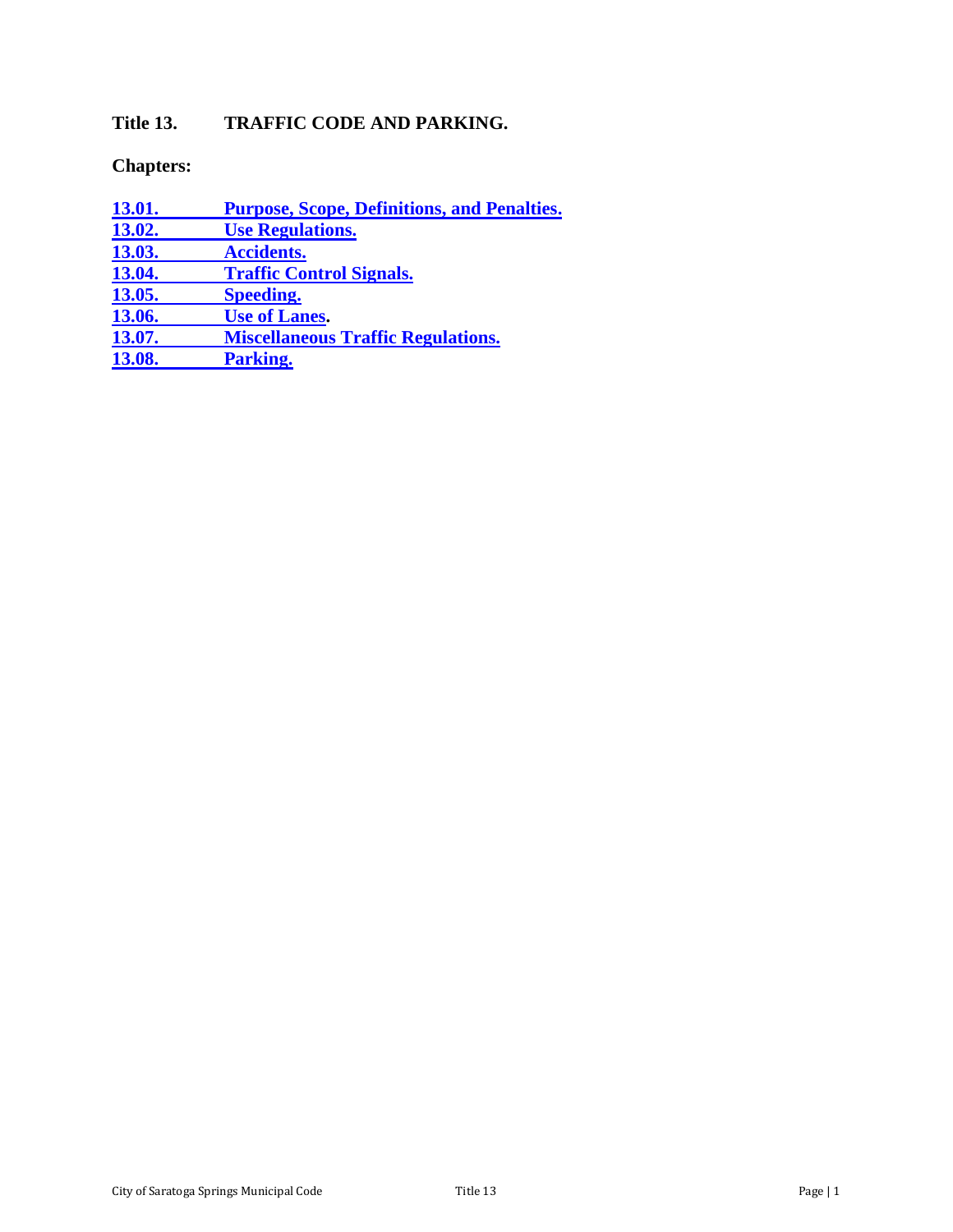#### <span id="page-1-0"></span>**Chapter 13.01. Purpose, Scope, Definitions, and Penalties.**

| <b>Sections:</b> |                                                         |
|------------------|---------------------------------------------------------|
| 13.01.01.        | <b>Purpose.</b>                                         |
| 13.01.02.        | Scope.                                                  |
| 13.01.03.        | <b>Definitions.</b>                                     |
| 13.01.04.        | <b>Utah Code Provisions Adopted and Interpretation.</b> |
| 13.01.05.        | <b>Determination of Traffic Regulations.</b>            |
| 13.01.06.        | <b>Existing Signs and Regulations.</b>                  |
| 13.01.07.        | <b>Violations and Penalties.</b>                        |

#### <span id="page-1-1"></span>**13.01.01. Purpose.**

It is hereby declared necessary, in order to safely move traffic throughout the City, to regulate the movement of vehicles, the licensing of vehicles and drivers, and the equipment and maintenance of vehicles.

(Ord. 17-19)

#### <span id="page-1-2"></span>**13.01.02. Scope.**

This Title establishes rules and regulations to ensure vehicle safety, control movement, regulate licensing of drivers and vehicles, and classify offenses.

(Ord. 17-19)

#### <span id="page-1-3"></span>**13.01.03. Definitions.**

Unless otherwise indicated, all definitions have the same definitions as those found in Utah Code Chapter 41-6a or other applicable section of the Utah Code.

(Ord. 17-19)

#### <span id="page-1-4"></span>**13.01.04. Utah Code Provisions Adopted and Interpretation.**

- 1. Utah Code Provisions Adopted. Except as hereinafter specified, Title 41, Title 53, and Title 72 of the Utah Code Annotated (1953, as amended), are hereby approved and adopted as part of the Saratoga Springs City Code. By this reference, these provisions are made a part of the Saratoga Springs City Code as fully as if set out at length herein and shall be controlling within the limits of the City, provided however, that this section is not intended to and does not purport to grant unto the City any powers or jurisdiction not specifically or impliedly granted by law and those sections of the Code under which the City is not authorized by law to bring charges are excluded from this adoption of the Code.
- 2. Interpretation of State Code Provisions Adopted Above. The following shall apply in the interpretation of the State Code provisions adopted in this Section: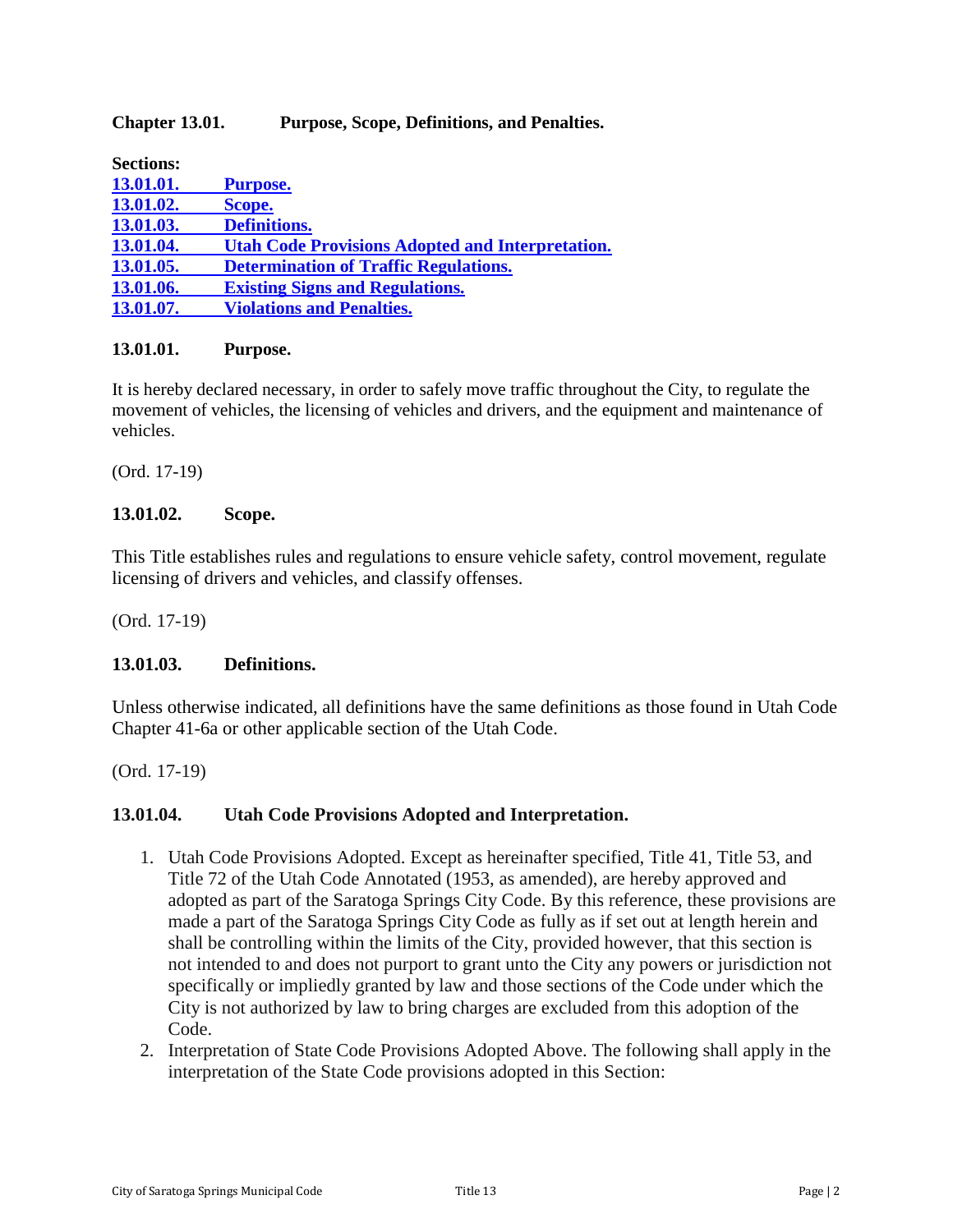- a. All references to the Department of Transportation or Highway Authority shall be deemed to mean the City and its departments or agents, unless the context requires otherwise.
- b. All references to "local authorities" shall be deemed to mean the governing body of the City or other authorized officials of the City.
- c. All references to the Department of Public Safety of the State of Utah shall be deemed to mean the chief law enforcement officer of the City or his agent, unless the context requires otherwise.
- d. All references to "magistrate" shall mean a judge of the Saratoga Springs Justice Court, unless the context requires otherwise.

### <span id="page-2-0"></span>**13.01.05. Determination of Traffic Regulations.**

- 1. Speed limits. The City Manager or designee shall designate speed limits for streets under the jurisdiction of the City. Each speed limit may be based on traffic engineering and safety studies for the street or applicable section of the street. The traffic and engineering and safety studies may include:
	- a. the design speed;
	- b. prevailing vehicle speeds;
	- c. accident history;
	- d. highway, traffic, and roadside conditions; and
	- e. other highway safety factors.
- 2. Other regulatory signs, signals, and traffic control devices. The City Manager or designee shall determine the appropriate location for stop signs, yield signs, signals, and other regulatory signs and traffic control devices. The City Manager or designee shall also determine appropriate locations for pedestrian crosswalks and safety zones and for "no parking" zones. The Planning Department, the Police Department, and Public Works Department shall make recommendations to the City Manager regarding the appropriate location for stop signs, yield signs, and other regulatory signs and traffic control devices based on the standards contained in the Manual on Uniform Traffic Control Devices. The Department of Public Works or City Engineer shall conduct engineering investigations of traffic conditions, regulate the timing of traffic control devices, and analyze the relationship between traffic controls and regulations and traffic accidents, and, where appropriate, devise remedial measures in order to reduce accidents.
- 3. Effect of Designation. Upon designation by the City Manager of speed limits and the location for stop signs and other traffic regulatory signs, the same shall have the force of law, provided the appropriate signs are posted by the City.

(Ord. 17-19)

### <span id="page-2-1"></span>**13.01.06. Existing Signs and Regulations.**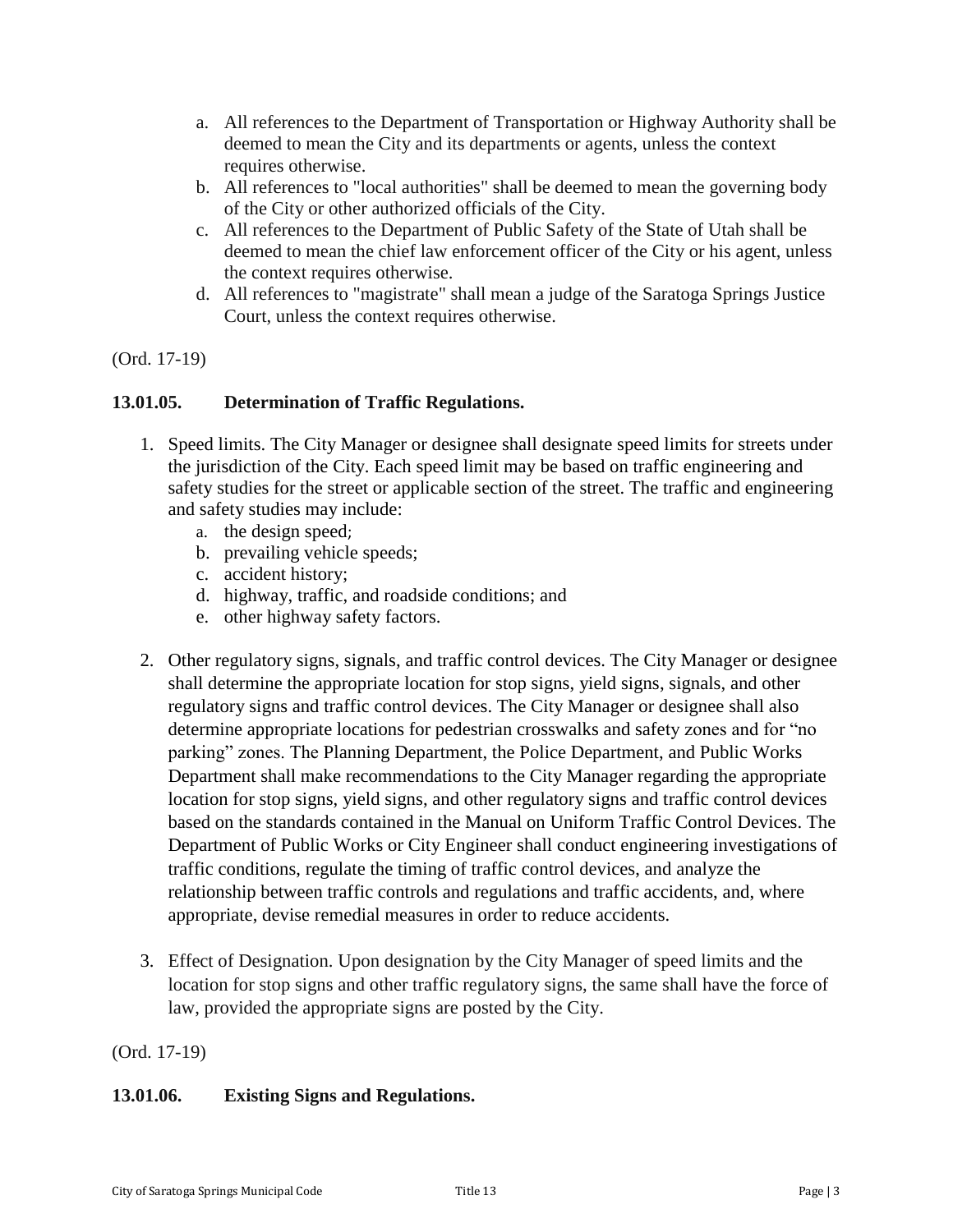The City Council hereby approves the stop signs, speed limit signs, and other traffic regulatory signs already existing at the time of passage of this ordinance, and such shall have the force of law.

(Ord. 17-19)

#### <span id="page-3-0"></span>**13.01.07. Violations and Penalties.**

- 1. Unlawful Acts: It is unlawful for any person to:
	- a. Do any act prohibited by this Chapter;
	- b. Fail or refuse to do any act required by this Chapter;
	- c. Operate any vehicle in violation of any provision of this Chapter; or
	- d. Operate any vehicle unless such vehicle is equipped and maintained in compliance with this Chapter.
- 2. Infractions. Any person guilty of violating any provision of this title shall be deemed guilty of an infraction, unless such offense is specifically designated otherwise. Upon conviction of an infraction, a person may not be imprisoned but may be subject to a fine, forfeiture, and disqualification, or any combination. A person convicted of an infraction may be fined up to \$750. The maximum possible penalties for an infraction level offense will at all times be consistent with Utah Code 76-3-205 and 76-3-301, as amended.
- 3. Class C Misdemeanors. When an offense has been specifically designated as a Class C Misdemeanor, upon conviction, a person may be sentenced to a term of imprisonment not to exceed 90 days. A fine not to exceed \$750 may be imposed. If the court should determine that it is in the interests of justice that the term of imprisonment be stayed, then any terms of probation that the court feels is appropriate and necessary may also be imposed. The maximum possible penalties for the offense shall be consistent with and shall not exceed those found in Utah Code 76-3-204 and 76-3-301, or their successors.
- 4. Class B Misdemeanors. When an offense has been specifically designated as a Class B misdemeanor, upon conviction a person may be sentenced to a term of imprisonment that is not to exceed 6 months. A fine not to exceed \$1000 may be imposed. If the court should determine that it is in the interests of justice that the term of imprisonment be stayed, then any terms of probation that the court feels is appropriate and necessary may also be imposed. The maximum possible penalties for the offense shall be consistent with and shall not exceed those found in Utah Code 76-3-204 and 76-3-301, or their successors.
- 5. Exception for Emergency Vehicles. Emergency vehicles including but not limited to EMS, fire, and police vehicles shall be exempt from this Chapter when the requirements, conditions, and situations in Utah Code § 41-6a-212, "Emergency vehicles – Policy regarding vehicle pursuits – Applicability of traffic law to highway work vehicles – Exemptions," apply.
- 6. Specific Fines. Notwithstanding the above, the following fines are imposed for violations of this Chapter:
	- a. Unless otherwise specifically provided, all violations of Chapters 13.03, 13.04, 13.05, 13.06, and 13.07 shall be subject to a \$120 fine. An additional \$30 fee shall be imposed if the prohibited behavior involves an accident.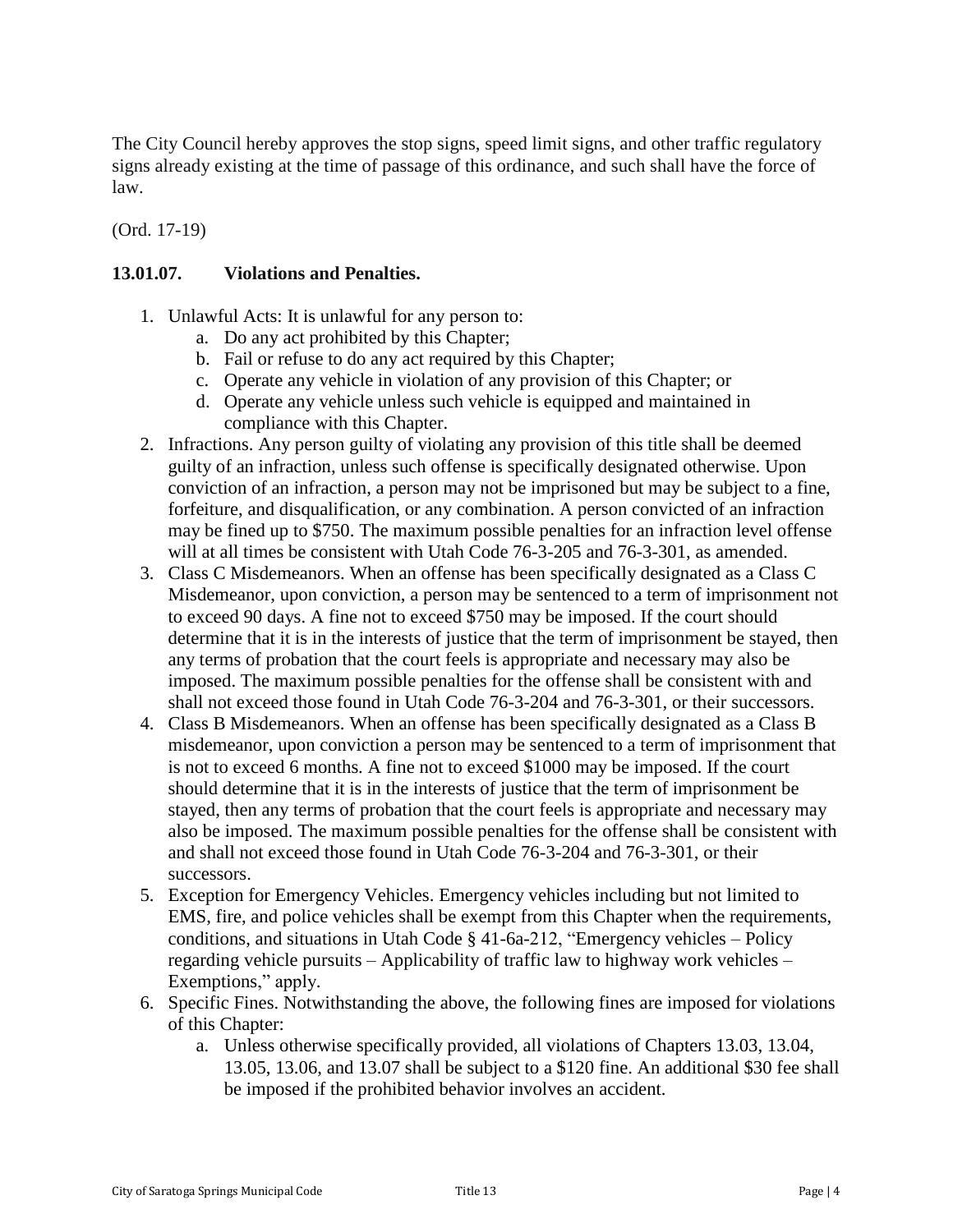- b. Specific violations:
	- i. 13.03.01 Class C misdemeanor \$500
	- ii. 13.03.02 Class C misdemeanor \$500
	- iii. 13.03.03 Class C misdemeanor \$500
	- iv. 13.03.04 Class C misdemeanor \$500
	- v. 13.05.02 Infraction Speeding
		- 1. 1-10 mph over the limit: \$120
		- 2. 11-15 mph over the limit: \$150
		- 3. 16-20 mph over the limit: \$200
		- 4. 21-25 mph over the limit: \$270
		- 5. 26-30 mph over the limit: \$370
		- 6. 31+ mph over the limit: \$470 plus \$10 for every mph over 31
	- vi. 13.05.04 Class B misdemeanor \$500
	- vii. 13.05.05 Class B misdemeanor \$500
	- viii. 13.07.04 Class C misdemeanor \$350, Class B misdemeanor \$680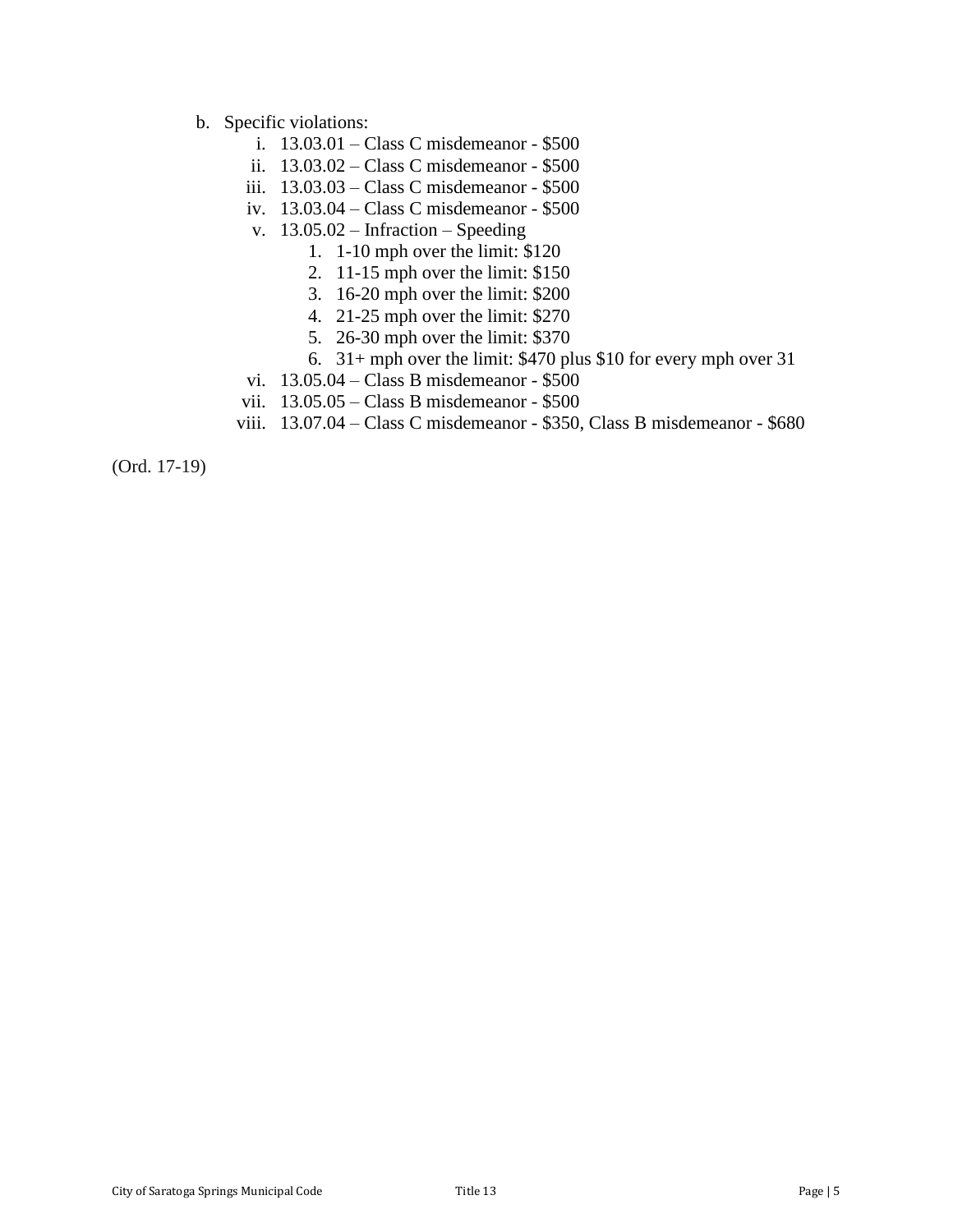<span id="page-5-0"></span>**Chapter 13.02. Use Restrictions.**

**Sections:**

| 13.02.01. | <b>Truck Routes.</b>                 |
|-----------|--------------------------------------|
| 13.02.02. | <b>Vehicular and Animal Traffic.</b> |

### **13.02.01. Truck Routes.**

#### **Purpose and Findings.**

- 1. Pursuant to the Utah Municipal Code, Utah Vehicle Code, and Utah Transportation Code, the City is authorized to regulate the use of City streets, regulate the movement of traffic and vehicles on City roads, safely move traffic throughout the City, and restrict vehicles that interfere with or impede traffic. The City therefore has the authority to place restrictions on the use of its roads by large and heavy vehicles. Furthermore, the City has conducted engineering studies on its roads and has determined that, due to climatic conditions in the City, damage to City roads is occurring. The climatic conditions causing damage to City roads include but are not limited to excessive heat, freezing and thawing, rainfall, snow and ice, moisture reaching collapsible soils, and road salt and icemelt. Because of the design of roads, only those roads designed with a certain thickness and composition can withstand these climatic conditions. The damage from climatic conditions is accentuated by the use of City roads by heavy and large vehicles. Thus, it is necessary to impose the restrictions in this Section to mitigate the high costs and expenses of repairs and replacements.
- 2. **Application.** These regulations shall apply to large vehicles and trucks, including trailers, loads, and equipment being hauled by such large vehicles and trucks. Large vehicles and trucks are defined in this Section as all vehicles, combinations of vehicles, or combinations of vehicles, trailers, loads, and equipment having (a) a length of more than forty-five feet, (b) a width of more than eight feet without load, (c) a height of more than fourteen feet with or without load, or (d) registered for 18,000 pounds gross weight or more (collectively referred to hereinafter as "Restricted Vehicles").
- 3. **Truck Routes Established.** The following streets are hereby designated as truck routes and Restricted Vehicles shall use only those routes specified herein or additional temporary routes as established by the Public Works Director either upon written application or by the posting of temporary road signs during the period of temporary or alternate truck routing. Any Restricted Vehicle driven on any other streets than those herein designated shall be deemed in violation of this Chapter and the driver and/or trucking company thereof shall be guilty of a fine as prescribed in Title 20 of the City Code. The following are designated truck routes:
	- a. State Road 73, or Crossroads Boulevard.
	- b. Redwood Road.
	- c. Pioneer Crossing.
	- d. Pony Express.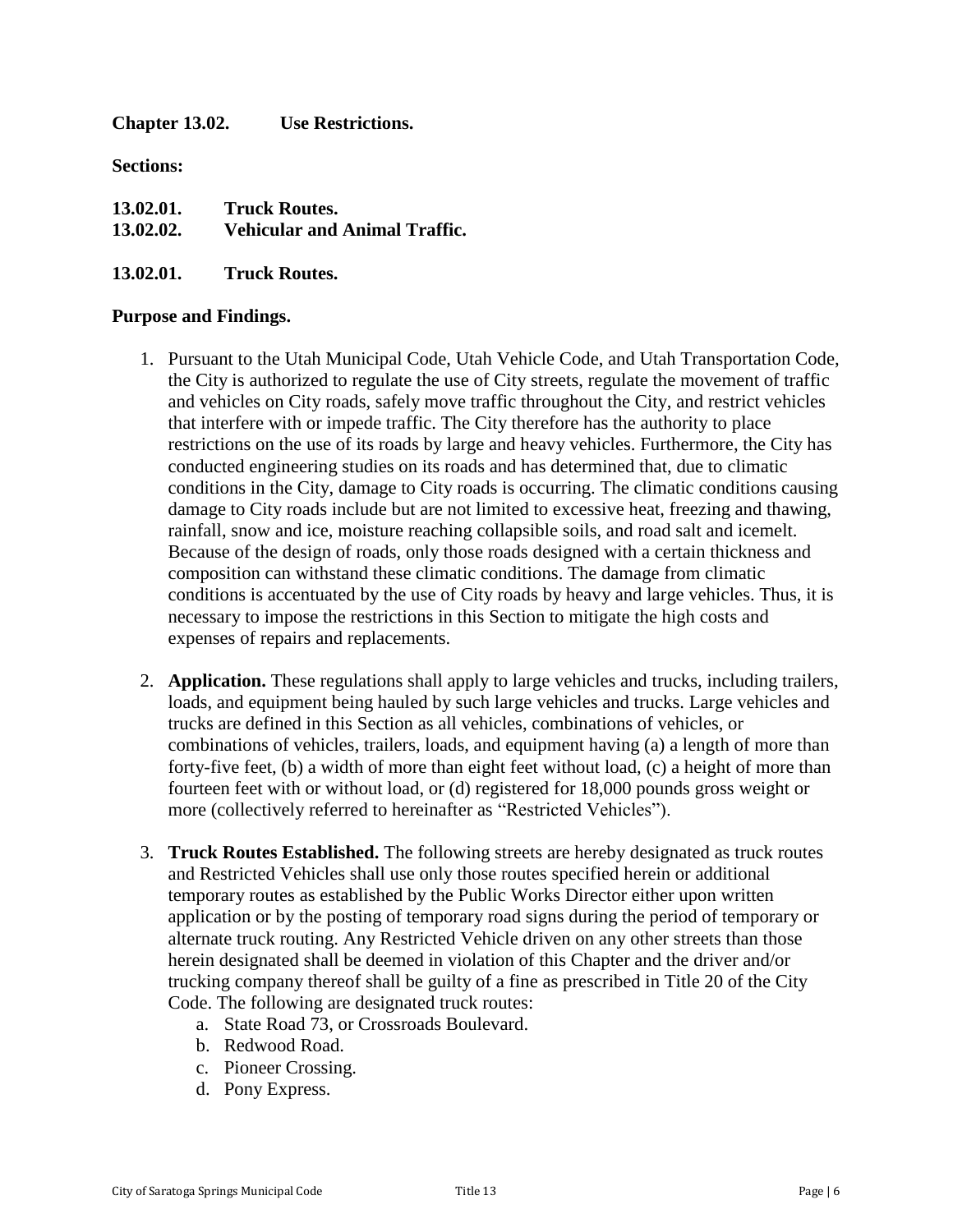- e. Old Military Road, except for any paved portions.
- f. Grandview Boulevard.

### 4. **Exemptions.**

- a. The above truck routes shall not apply to:
	- i. vehicles delivering merchandise to or from local businesses or established truck terminals within the City of Saratoga Springs;
	- ii. deliveries to or from residences within the City of Saratoga Springs, including but not limited to moving trucks and vans; or
	- iii. construction trucks delivering to or returning from construction sites within the City of Saratoga Springs where it is not possible to use a designated truck route.
- b. The provisions of this Section shall not apply to passenger buses, school busses, authorized emergency vehicles, or trucks owned or operated by the City, public utilities, or contractors or material men while engaged in the repair, maintenance, or construction of public streets, public street improvements, or public utilities within the City of Saratoga Springs.

(Ord. 17-19; Ord. 11-9; Ord. 05-10)

### **13.02.02. Vehicular and Animal Traffic.**

It shall be unlawful to drive or allow any vehicle or animal to proceed on or over any garden, lawn, curb, park strip, sidewalk, beach, wall, City trail system, pathway, or any other portion of such public place unless the same are designated for vehicular or animal traffic. It shall be presumed for the purposes of this Section that any area in use at the time for a picnic, outdoor gathering, recreation, or pedestrian use is prohibited for use by vehicular or animal traffic. This paragraph shall not be construed to prohibit the presence of dogs and cats and similar other small animals while under the proper control of their owners.

(Ord. 17-19; Ord. 11-9; Ord. 07-15)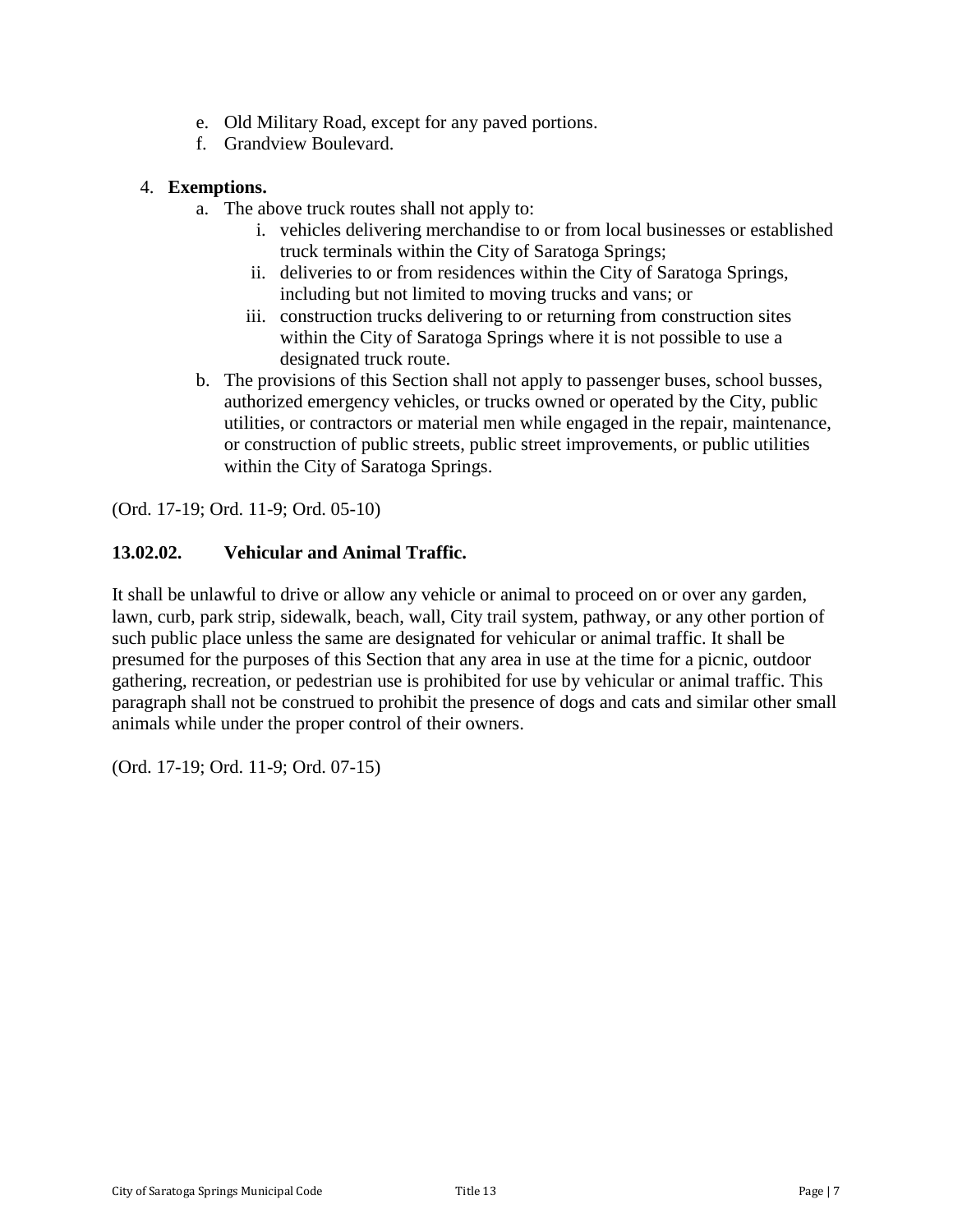### <span id="page-7-0"></span>**Chapter 13.03. Accidents**

**Sections:**

**13.03.01. [Immediate](#page-7-1) Notice. 13.03.02. Driver Duties; Moving of [Vehicles.](#page-7-2) 13.03.03. Driver to Give Name, [Information,](#page-7-3) and Render Assistance. 13.03.04. Collision with [Unattended](#page-8-0) Property.**

### <span id="page-7-1"></span>**13.03.01. Immediate Notice.**

The driver of a vehicle involved in an accident resulting in injury to or death of any person or total property damage to an apparent extent of seven hundred fifty dollars (\$750.00) or more shall, immediately by the quickest means of communication, give notice to the police department or Utah Highway Patrol. A violation of this Section shall be classified as a Class C misdemeanor.

(Ord. 17-19)

### <span id="page-7-2"></span>**13.03.02. Driver Duties; Moving of Vehicle.**

- 1. Definitions. As used in this section, "reason to believe" means information from which a reasonable person would believe that the person may have been involved in an accident.
- 2. Moving of Vehicle in an Accident Involving Property Damage. The operator of a vehicle who has reason to believe that the operator may have been involved in an accident resulting only in damage to another vehicle or other property:
	- a. may move the vehicle as soon as possible off the roadway main lines, shoulders, medians, or adjacent areas to the nearest safe location that does not obstruct traffic; and
	- b. shall remain at the scene of the accident or the location described in 13.03.02(2)(a) until the operator has fulfilled the requirements of 13.03.01.
- 3. Fault Determination. Moving a vehicle as required under 13.03.02(2) does not affect the determination of fault for an accident.
- 4. Later Discovery. If the operator has reason to believe that the operator may have been involved in an accident resulting in damage to another vehicle or other property only after leaving the scene of the accident, the operator shall immediately comply as nearly as possible with the requirements of this section.
- 5. Violations. Any person guilty of violating this section shall be deemed guilty of a Class C misdemeanor.

(Ord. 17-19)

#### <span id="page-7-3"></span>**13.03.03. Driver to Give Name, Information, and Render Assistance.**

The driver of any vehicle involved in an accident resulting in injury to or death of any person or damage to any vehicle which is driven or attended by any person shall: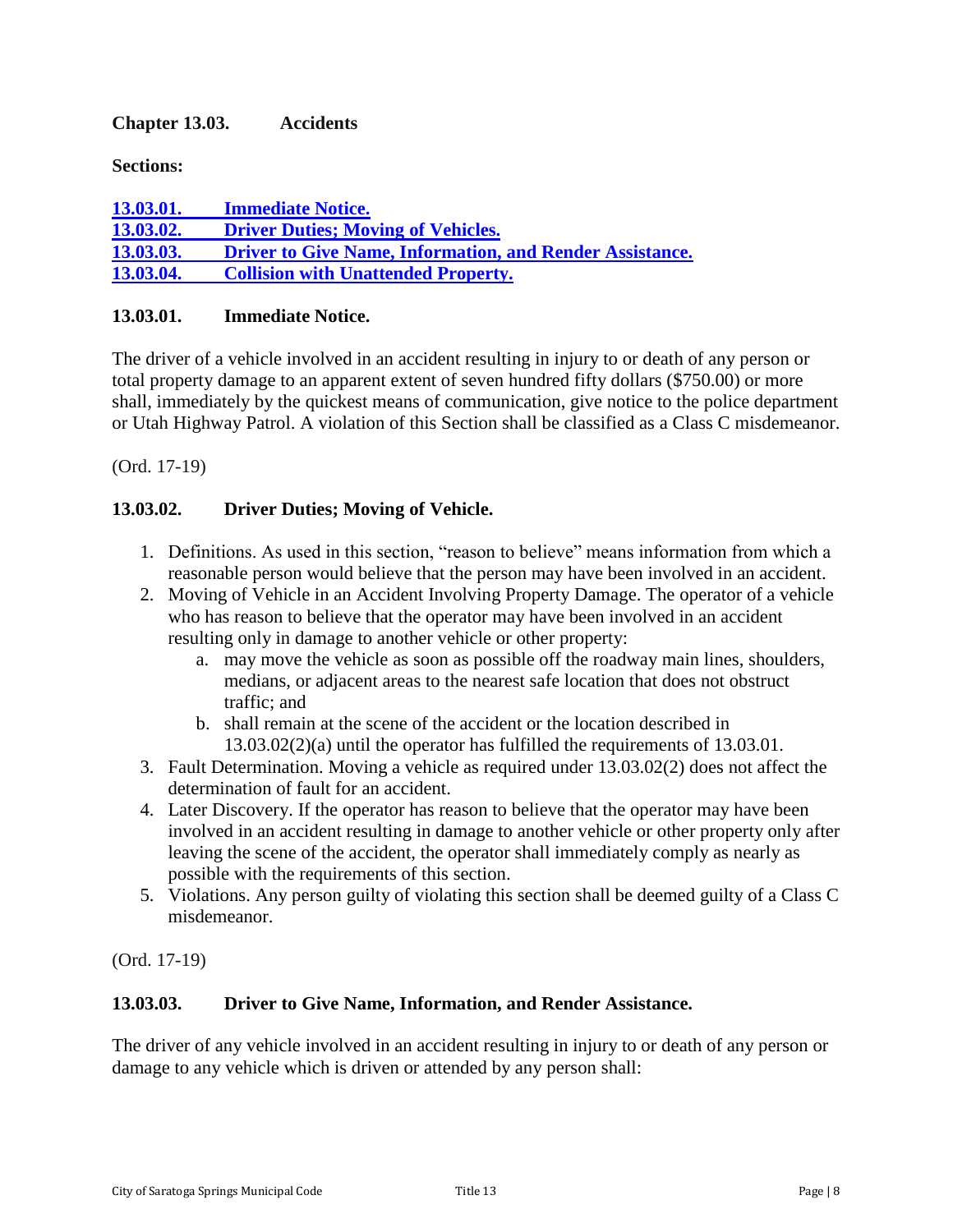- 1. Give his or her name and address and the registration number of the vehicle he or she is driving;
- 2. Upon request, exhibit his or her operator's license to the person struck, the driver, or the occupant of or person attending any vehicle collided with; and
- 3. Render to any person injured in such accident reasonable assistance, including the carrying or the making of arrangements for the carrying of such person to a physician, surgeon, or hospital for medical or surgical treatment, if it is apparent that such treatment is necessary or if such carrying is requested by the injured person.
- 4. Any person guilty of violating this section shall be deemed guilty of a Class C misdemeanor.

### <span id="page-8-0"></span>**13.03.04. Collision with Unattended Property.**

- 1. The driver of any vehicle which collides with or is involved in an accident with any vehicle or other property which results in damage to the other vehicle or property shall immediately stop, and shall then and there either locate and notify the operator or owner of such vehicle or other property of such driver's name and address and the registration number of the vehicle causing such damage, or shall attach securely in a conspicuous place on the vehicle or other property a written notice giving such driver's name and address and the registration number of the vehicle causing such damage.
- 2. Any person failing to comply with said requirements under such circumstances is guilty of a Class C misdemeanor.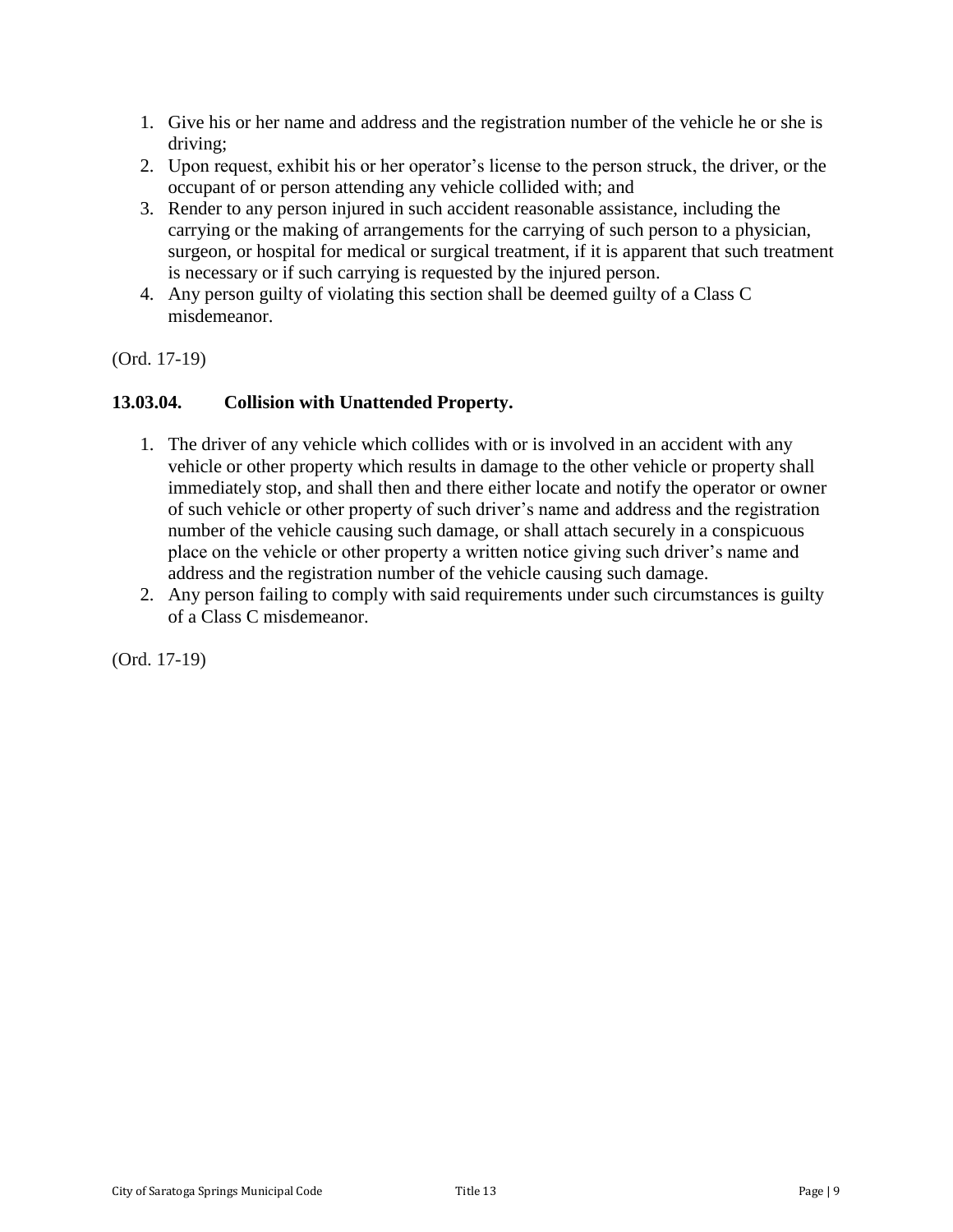<span id="page-9-0"></span>**Chapter 13.04. Traffic Control Signals**

**Sections:**

| 13.04.01. | <b>Obedience to Signals.</b>                                          |
|-----------|-----------------------------------------------------------------------|
| 13.04.02. | Meaning of Vehicular Signal Indication; Driver and Pedestrian Duties. |
| 13.04.03. | Islands and Turning Markers in Intersection.                          |

#### **13.04.01. Obedience to Signals.**

No driver of a vehicle shall disobey the instructions of any stop sign, yield sign, signal, or other regulatory sign or traffic control device placed in accordance with the provisions of this Title, unless at the time the driver is otherwise directed by a police officer, or subject to the exceptions granted the driver of an authorized emergency vehicle in this title.

(Ord. 17-19)

### **13.04.02. Meaning of Vehicular Signal Indication; Driver and Pedestrian Duties.**

- 1. Definitions: the following meanings shall be given to highway traffic signal indications for vehicles and pedestrians. Yielding duties between drivers and pedestrians are reserved for further definition.
- 2. Steady green signal indications have the following meanings:
	- a. Traffic, except pedestrians, facing a circular green signal indication may proceed straight through or turn right or left except as such movement is modified by lane use signs, turn prohibition signs, lane markings, or roadway design. But vehicular traffic, including vehicles turning right or left, shall yield the right of way to other vehicles within the intersection, and to pedestrians, at the time such signal indication is exhibited.
	- b. Traffic, except pedestrians, facing a green arrow signal indication, shown alone or in combination with another signal indication, may cautiously enter the intersection only to make the movement indicated by such arrow, or such other movement as is permitted by other signal indications shown at the same time.
	- c. Unless otherwise directed by a pedestrian signal, pedestrians facing any green signal indication, except when the signal indication is a turn arrow for a vehicular movement in conflict with the desired path of the pedestrian, may proceed across the roadway within any marked or unmarked crosswalk.
- 3. Steady yellow signal indications shall have the following meanings:
	- a. Traffic, except pedestrians, facing a steady circular yellow or yellow arrow signal indication is thereby warned that the related green movement is being terminated or that a red signal indication will be exhibited immediately thereafter when vehicular traffic shall not enter the intersection.
	- b. Pedestrians facing a steady circular yellow or yellow arrow signal indication, unless otherwise directed by a pedestrian signal, are thereby advised that there is insufficient time to cross the roadway before a red signal indication is shown, and no pedestrian shall then start to cross the roadway.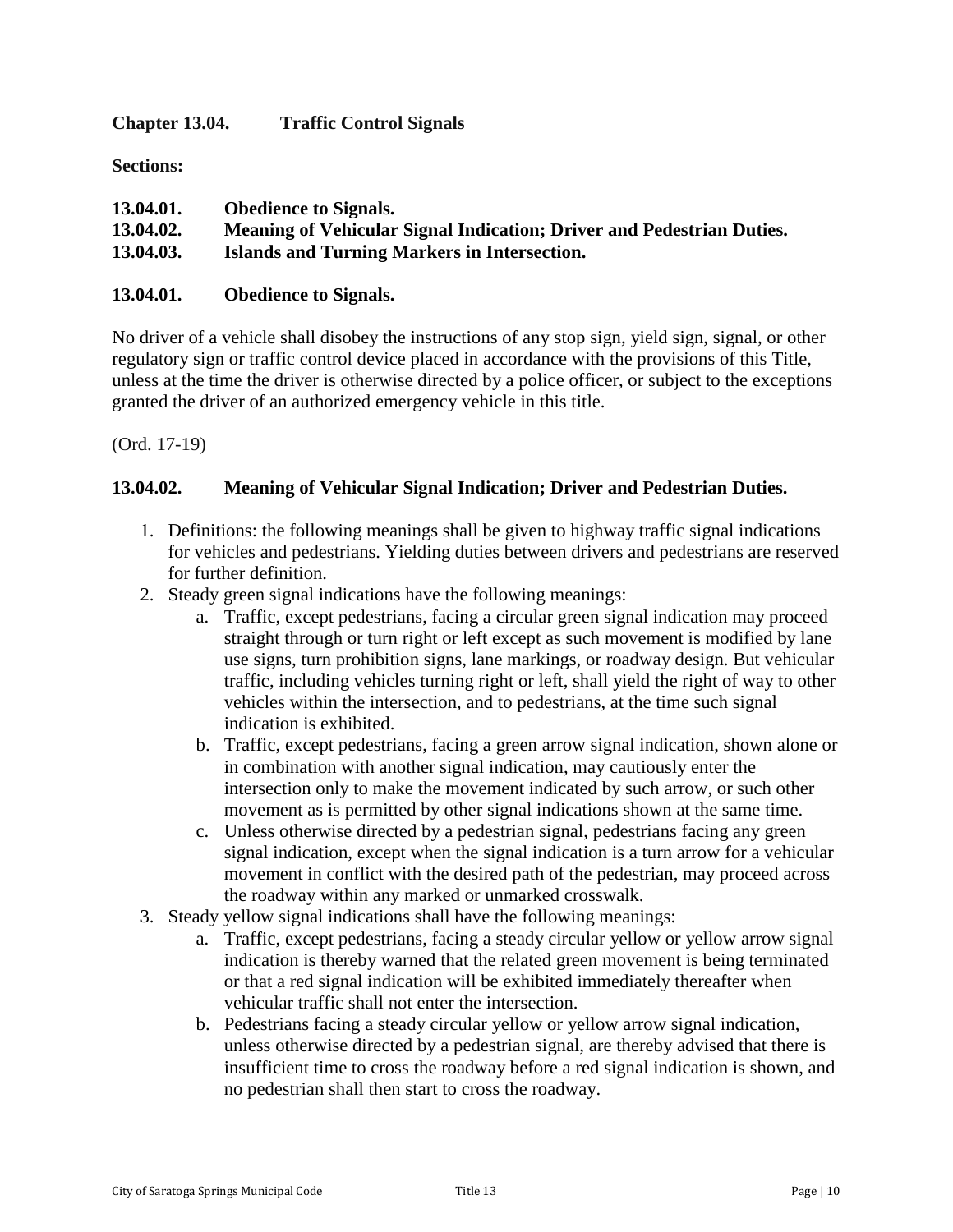- 4. Steady red signal indications shall have the following meanings:
	- a. Vehicular traffic facing a steady circular red signal indication alone shall stop at a clearly marked stop line. If there is no stop line, traffic shall stop before entering the crosswalk on the near side of the intersection; or, if there is no crosswalk, then before entering the intersection. Such traffic shall remain stopped until a signal indication to proceed is shown, or as provided below. Except when a sign is in place prohibiting a turn on red or a red arrow signal indication is displayed, vehicular traffic facing a circular red signal indication may enter the intersection to turn right, or to turn left from a one-way street into a one-way street, after stopping. Such vehicular traffic shall yield the right of way to pedestrians and to other traffic using the intersection.
	- b. Vehicular traffic facing a steady red arrow signal indication shall not enter the intersection to make the movement indicated by the arrow, and unless entering the intersection to make another movement permitted by another signal indication, shall stop at a clearly marked stop line. If there is no stop line, said vehicular traffic shall stop before entering the crosswalk on the near side of the intersection, or if the is no crosswalk, then before entering the intersection, and shall remain stopped until a signal indication permitting the movement indicated by such red arrow is shown.
	- c. Where turns are allowed on red and the signal indication is an arrow, a turn may be made if there is a sign posted to indicate that turns are allowed on red after stopping.
	- d. Unless otherwise directed by a pedestrian signal, pedestrians facing a steady circular red or red arrow signal indication alone shall not enter the roadway.

### **13.04.03. Islands and Turning Markers in Intersection.**

When authorized islands, markers or other indicators are placed within an intersection indicating the course to be traveled by vehicles turning thereat, no driver of a vehicle shall disobey the direction of such indications.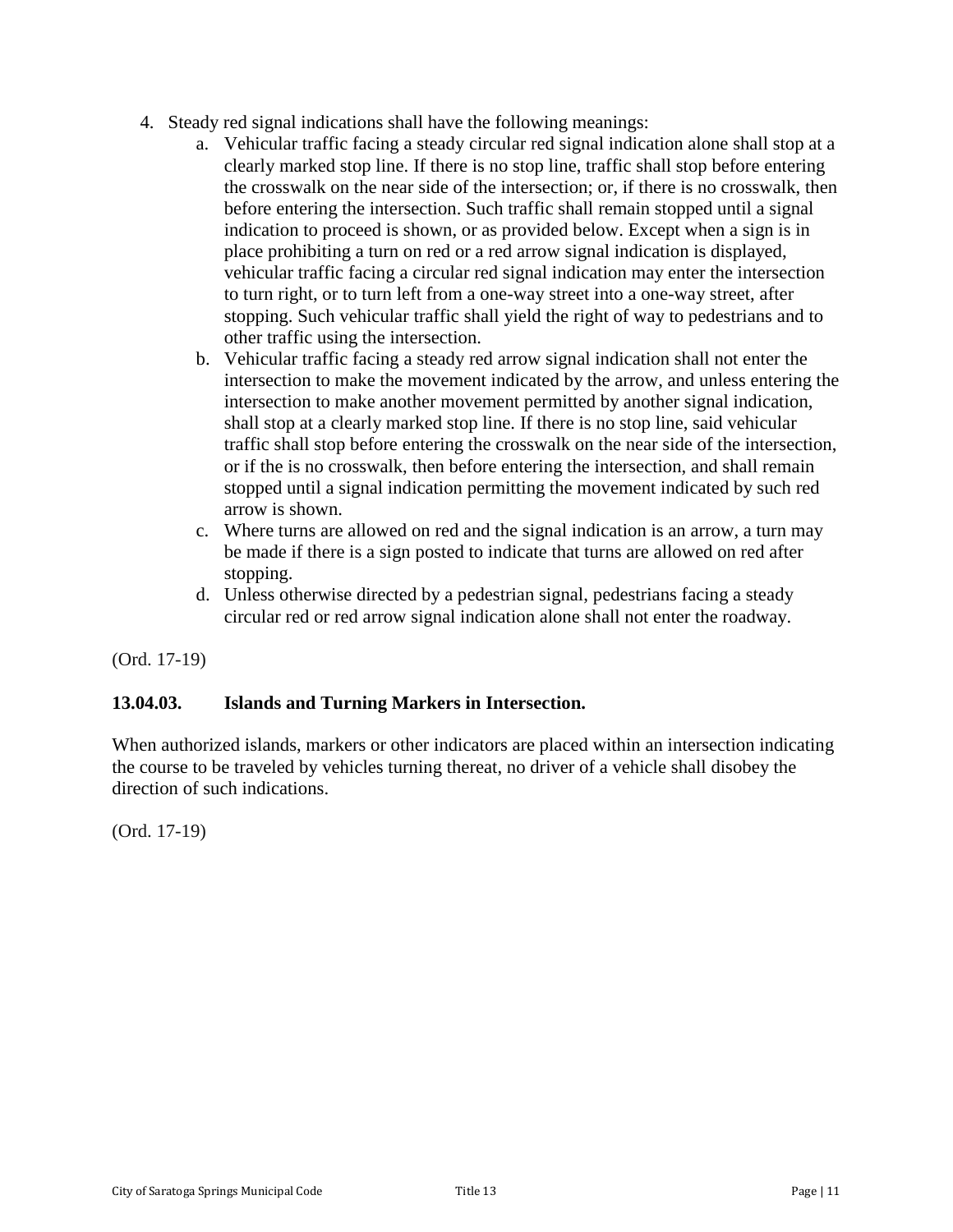## <span id="page-11-0"></span>**Chapter 13.05. Speeding**

**Sections:**

| <b>13.05.01.</b> | <b>Speed and Operation to Conform to Existing Conditions.</b> |
|------------------|---------------------------------------------------------------|
| 13.05.02.        | <b>Speed Limits.</b>                                          |
| 13.05.03.        | <b>Driving Too Slow.</b>                                      |
| 13.05.04.        | <b>Speed or Acceleration Contests Prohibited.</b>             |
| <b>13.05.05.</b> | <b>Obstructing Streets for Speed Contests Prohibited.</b>     |

### <span id="page-11-1"></span>**13.05.01. Speed and Operation to Conform to Existing Conditions.**

Every person driving a vehicle on a street or alley shall operate the same at a speed and in a manner which is reasonable and prudent under the conditions and having regard to the actual and potential hazards then existing, and every driver of a vehicle, in compliance with legal requirements and the duty to use due care, shall use every reasonable means to avoid endangering or colliding with any person, vehicle, or other object.

(Ord. 17-19)

#### <span id="page-11-2"></span>**13.05.02. Speed Limits.**

- 1. Where no special hazard exists that requires a lower speed for compliance with section 13.05.01 of this Chapter, or its successor, the speed of any vehicle in excess of limits specified by properly placed signs is prima facie evidence that the speed is not reasonable or prudent and that it is unlawful.
- 2. On all streets and at all places the prima facie speed limit shall be twenty file (25) miles per hour, except as otherwise lawfully and legally posted or marked.
- 3. In every charge of violation of any speed regulation, the traffic citation shall specify the speed at which the violator is alleged to have driven and the posted speed limit or prima facie speed applicable at the location of the violation.

(Ord. 17-19)

#### <span id="page-11-3"></span>**13.05.03. Driving Too Slow.**

No person shall drive a motor vehicle at such a slow speed as to impede or block the normal and reasonable movement of traffic except when reduced speed is necessary for safe operation or to comply with law.

(Ord. 17-19)

#### <span id="page-11-4"></span>**13.05.04. Speed or Acceleration Contests Prohibited.**

No person shall engage in any vehicle speed contest or exhibition or vehicle acceleration contest or exhibition on any street, road, highway, or alley, and no person shall aid or abet any such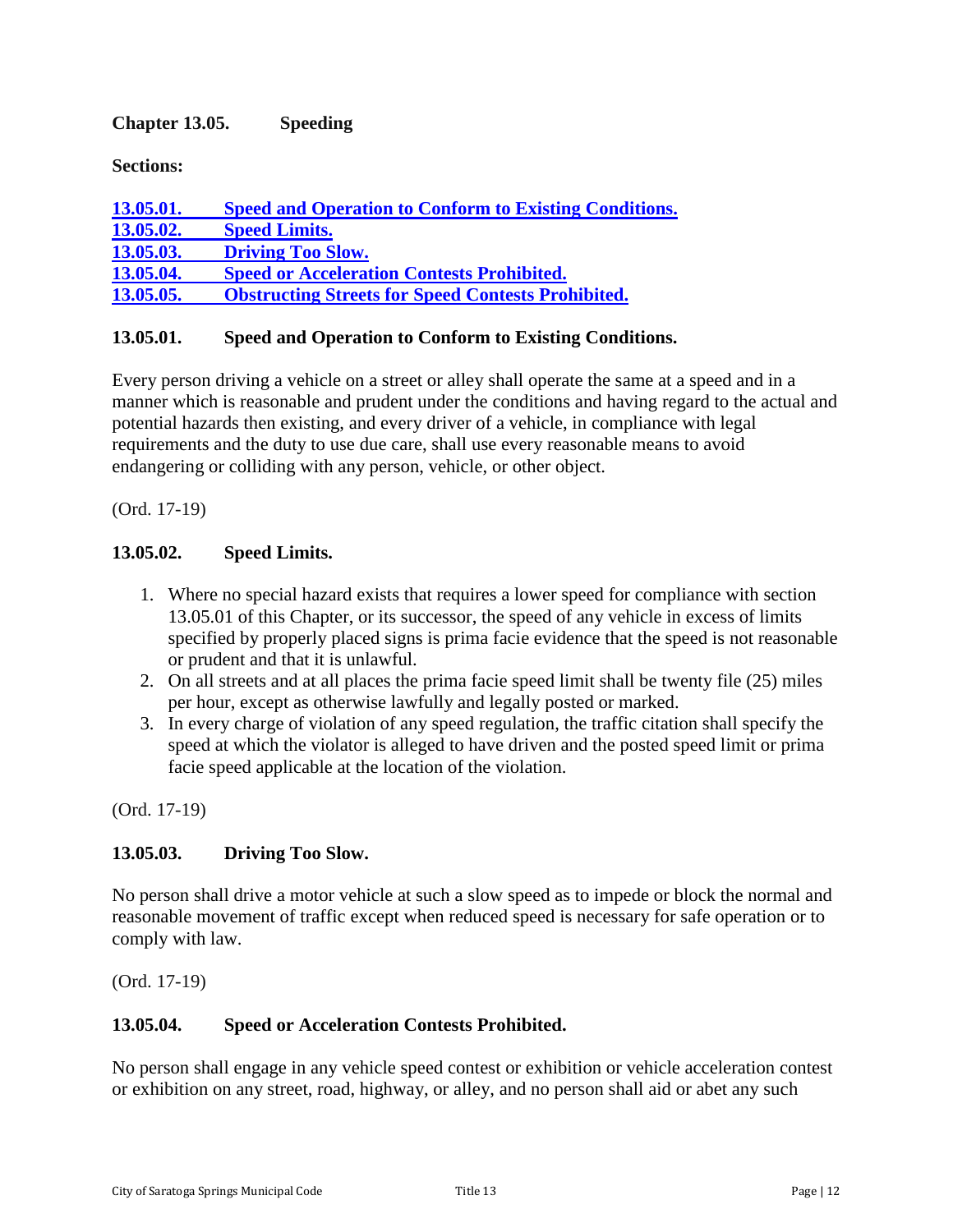vehicle speed or acceleration contest or exhibition. A violation of this Section is a Class B misdemeanor.

(Ord. 17-19)

## <span id="page-12-0"></span>**13.05.05. Obstructing Streets for Speed Contests Prohibited.**

No person shall, for the purpose of facilitating, aiding, or inducing any vehicle speed contest or exhibition, or vehicle acceleration contest or exhibition, in any manner obstruct or place any barricade or obstruction or assist or participate in placing any such barricade or obstruction upon any street or alley. A violation of this Section is a Class B misdemeanor.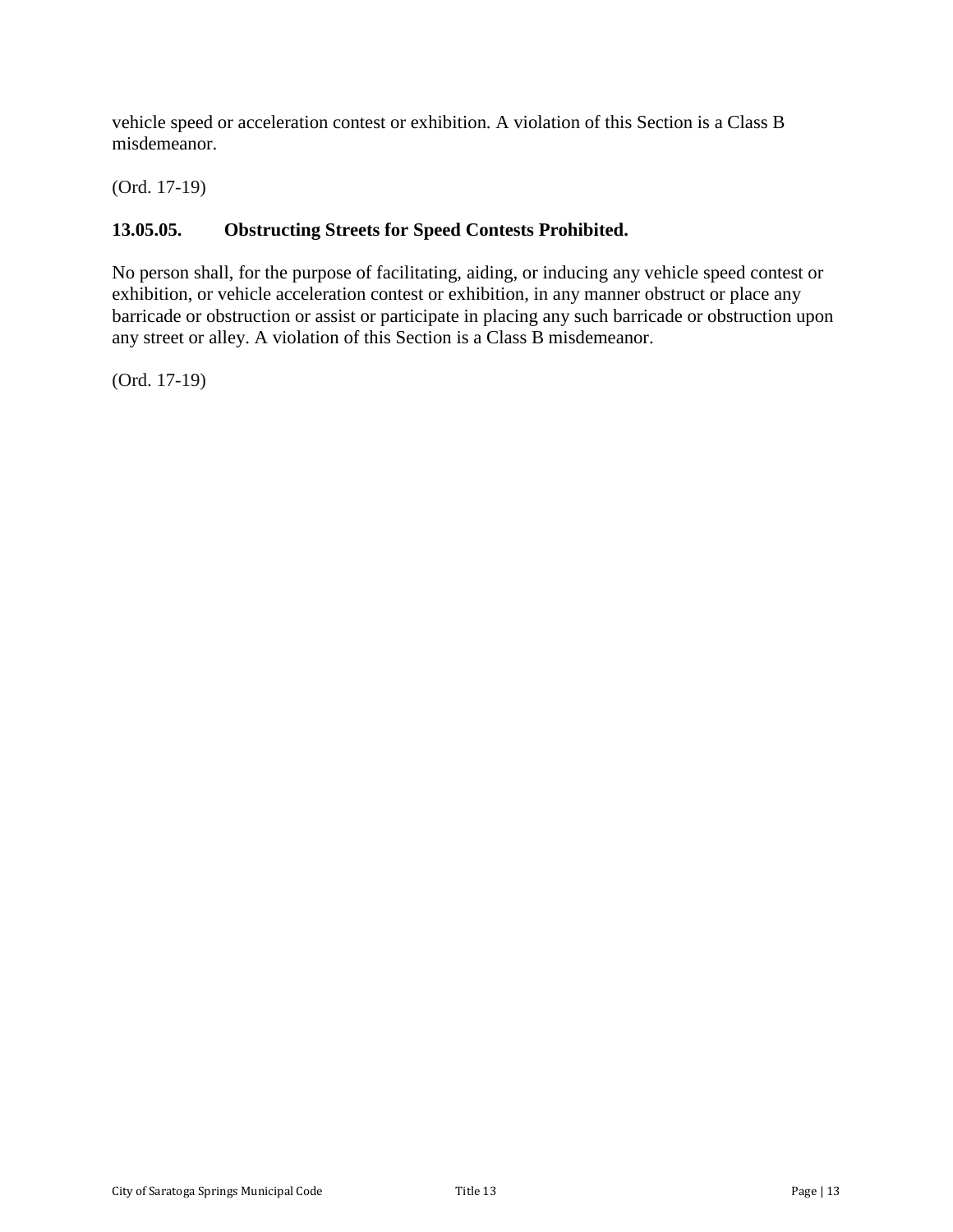### <span id="page-13-0"></span>**Chapter 13.06. Use of Lanes**

**Sections:**

### **13.06.01. Laned Roadway; Failure to Stay in One Lane.**

In the absence of an extenuating circumstance necessitating an emergency or safety related maneuver, whenever any roadway has been divided into two (2) or more clearly marked lanes for traffic, a vehicle shall be driven entirely within a single lane, and shall not be moved from such lane or across a lane without giving the right of way to vehicle in the lane to be entered, nor until the driver has first ascertained that such movement can be made with safety and such driver has given the required two second signal prescribed in section 13.06.02 of this chapter (or its successor).

(Ord. 17-19)

### **13.06.02. Turning or Changing Lanes – Safety – Signals.**

- 1. A person may not turn a vehicle or move right or left on a roadway or change lanes until:
	- a. The movement can be made with reasonable safety; and
	- b. An appropriate signal has been given as provided under this section.
- 2. A signal of intention to turn right or left or to change lanes shall be given continuously for at least the last two seconds preceding the beginning of the movement.
- 3. A person may not stop or suddenly decrease the speed of a vehicle without first giving an appropriate signal to the operator of any vehicle immediately to the rear when there is opportunity to give a signal.
- 4. A stop or turn signal when required shall be given either by the hand and arm or by signal lamps.
	- a. If hand and arm signals are used, a person operating a vehicle shall give the required hand and arm signals from the left side of the vehicle as follows:
		- i. Left turn: hand and arm extended horizontally;
		- ii. Right turn: hand and forearm extended upward with the elbow bent at a 90-degree angle; and
		- iii. Stop or decrease speed: hand and forearm extended downward with the elbow bent at a 90-degree angle.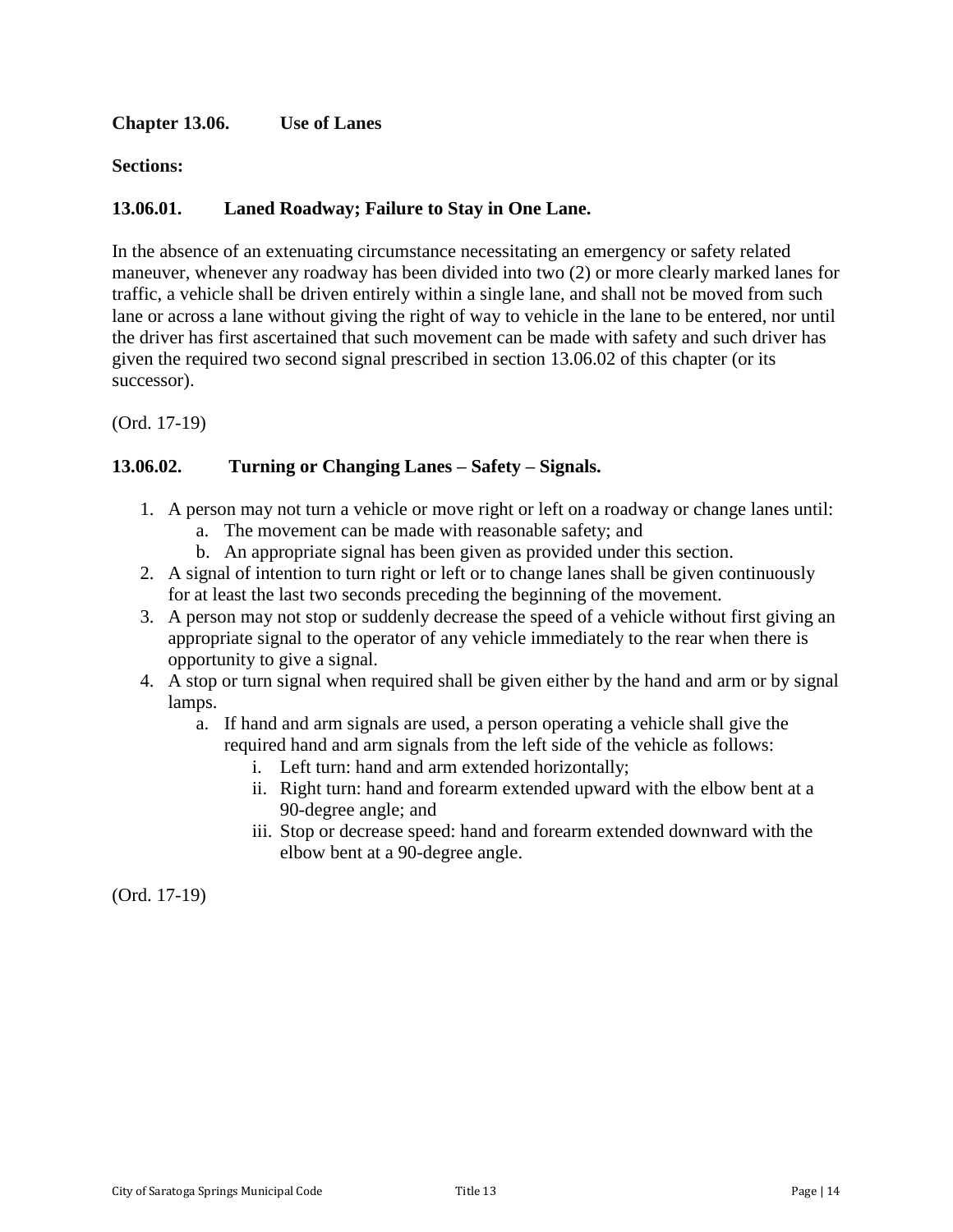### <span id="page-14-0"></span>**Chapter 13.07. Miscellaneous Traffic Regulations.**

**Sections:**

| 13.07.01. | <b>Negligent Collision.</b>                                               |
|-----------|---------------------------------------------------------------------------|
| 13.07.02. | <b>Improper Lookout.</b>                                                  |
| 13.07.03. | <b>Unsafe Activities Interfering With Operation.</b>                      |
| 13.07.04. | <b>Driving While Faculties Impaired.</b>                                  |
| 13.07.05. | <b>Driving Through Private Property to Avoid Traffic Control Device.</b>  |
| 13.07.06. | <b>Forfeiture of Right-of-Way.</b>                                        |
| 13.07.07. | <b>Use of Compression Release Engine Braking Systems or "Jake Brakes"</b> |
|           | <b>Prohibited.</b>                                                        |
| 13.07.08. | <b>Following another Vehicle; Safe Distance.</b>                          |
| 13.07.09. | <b>Right-of-Way; Stop or Yield Signals.</b>                               |

#### <span id="page-14-1"></span>**13.07.01. Negligent Collision**.

It shall be unlawful to operate a vehicle with such lack of due care and in such a negligent manner as to cause it to collide with any vehicle, person, or object.

(Ord. 17-19)

#### <span id="page-14-2"></span>**13.07.02. Improper Lookout.**

It shall be unlawful to drive a vehicle within the City without keeping a reasonable and proper lookout for other traffic and objects.

(Ord. 17-19)

#### <span id="page-14-3"></span>**13.07.03. Unsafe Activities Interfering With Operation.**

No driver shall engage in any activity that interferes with the safe control of his or her vehicle while it is in motion, nor shall any passenger engage in any activity which interferes with the safe operation of any vehicle.

(Ord. 17-19)

#### <span id="page-14-4"></span>**13.07.04. Driving While Faculties Impaired.**

No driver shall operate a vehicle while his ability or alertness is so impaired through fatigue, illness, or any other cause, except for causes in Title 41, Chapter 6a, Part 5, as to make it unsafe for him to drive such vehicle. A violation of this section is a Class C misdemeanor except where a violation damages property or person, in which such violation is a Class B misdemeanor.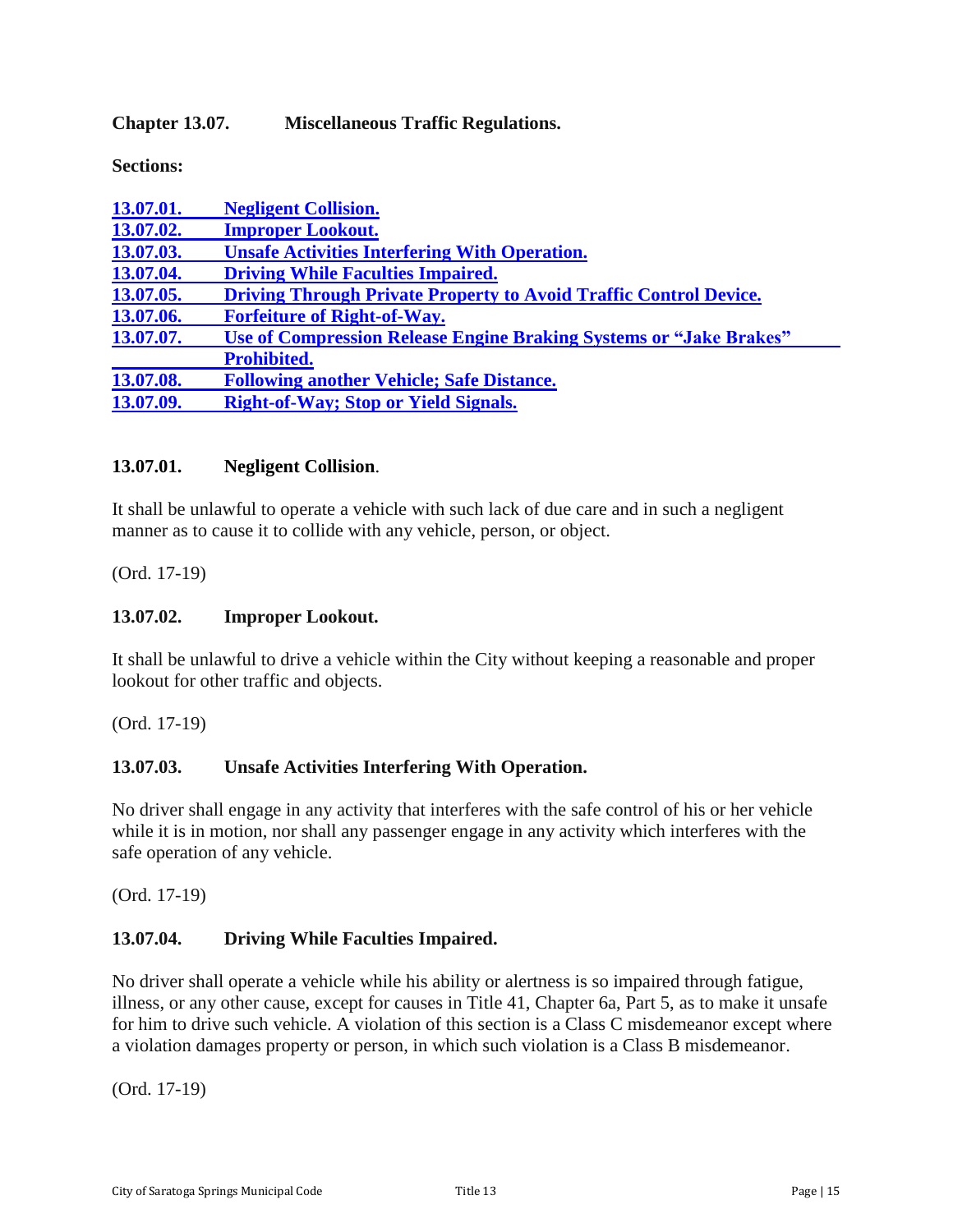### <span id="page-15-0"></span>**13.07.05. Driving Through Private Property to Avoid Traffic Control Device.**

No driver shall drive over or upon any private property, such as a service station, fruit stand, parking lot, vacant lot, or similar area to avoid obedience to any authorized traffic control device.

(Ord. 17-19)

## <span id="page-15-1"></span>**13.07.06. Forfeiture of Right-of-Way.**

- 1. Any person violating any provision of this chapter shall have no right-of-way if such violation interferes with the ability of another driver to yield the right-of-way to such person.
- 2. The driver of any vehicle traveling at an unlawful speed shall forfeit any right-of-way which he might otherwise have.

(Ord. 17-19)

### <span id="page-15-2"></span>**13.07.07. Use of Compression Release Engine Braking Systems or "Jake Brakes" Prohibited.**

It is unlawful for any person to use, operate, or engage any compression release engine braking system within the City which is designed to slow the speed of a vehicle by turning the engine into an air compressor (commonly referred to as a jacobs brake, jake brake, engine brake, or compression brake). However, this section shall not apply to fire engines or other emergency vehicles.

(Ord. 17-19)

### <span id="page-15-3"></span>**13.07.08. Following another Vehicle; Safe Distance.**

- 1. The operator of a vehicle:
	- a. May not follow another vehicle more closely than is reasonable and prudent, having regard for the:
		- i. Speed of the vehicles;
		- ii. Traffic upon the highway; and
		- iii. Condition of the highway; and
	- b. Shall follow at a distance so that at least two seconds elapse before reaching the location of the vehicle directly in front of the operator's vehicle.
- 2. Subsection 1. does not apply to funeral processions or to congested traffic conditions resulting in prevailing vehicle speeds of less than 35 miles per hour.

(Ord. 17-19)

### <span id="page-15-4"></span>**13.07.09. Right-of-Way; Stop or Yield Signals.**

1. Preferential right-of-way may be indicated by stop signs or yield signs.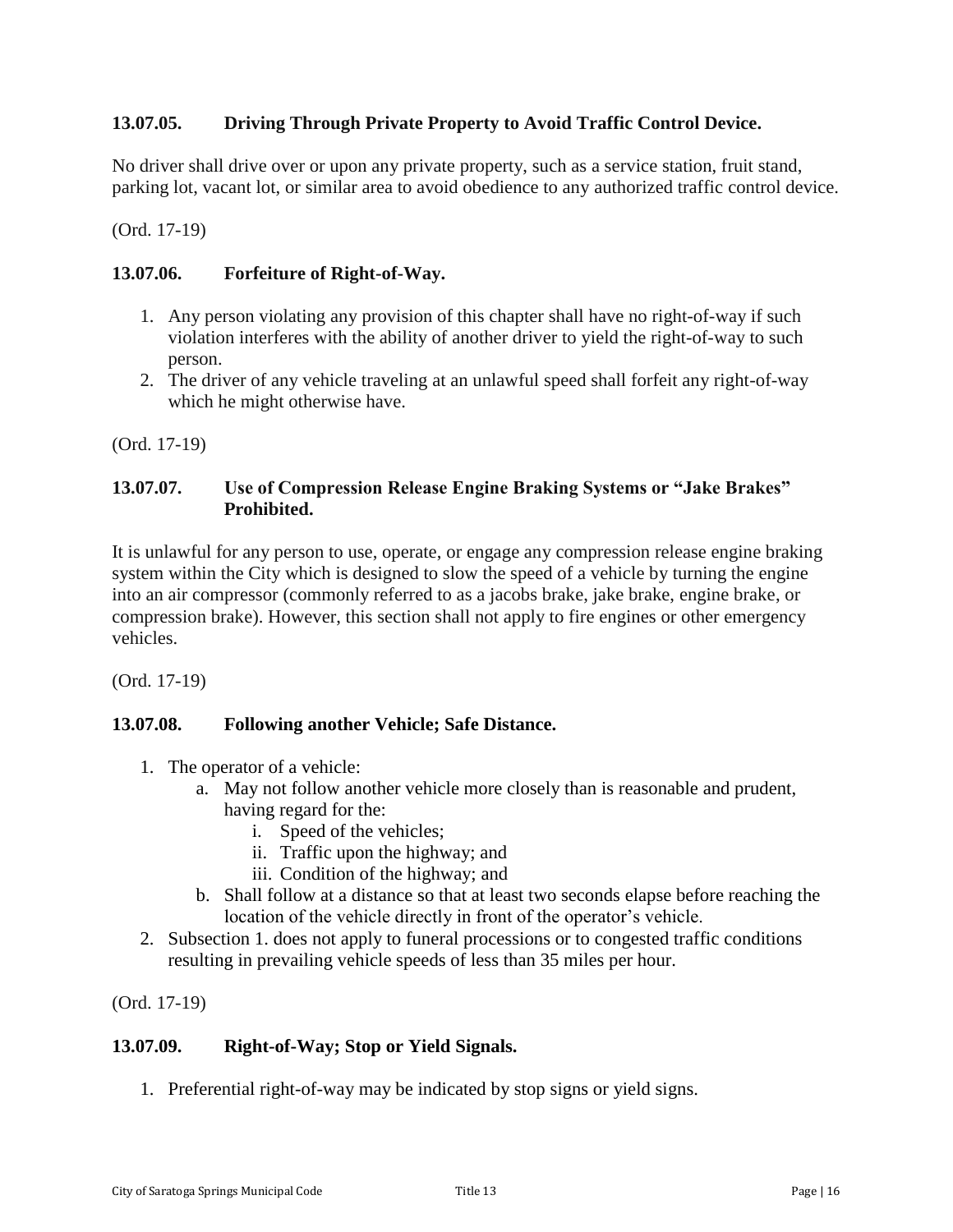- 2. Except when directed to proceed by a peace officer, every operator of a vehicle approaching a stop sign shall stop:
	- a. At or behind a clearly marked stop line; or if there is no line, shall stop even with the stop sign;
	- b. Before entering the crosswalk on the near side of the intersection if there is not a clearly marked stop line; or
	- c. At a point nearest the intersecting roadway where the operator has a view of approaching traffic on the intersecting roadway before entering it if there is not a clearly marked stop line or a crosswalk.
- 3. After having stopped at a stop sign as provided in subsection 2., the operator of a vehicle shall yield the right-of-way to any vehicle in the intersection or approaching on another roadway so closely as to constitute an immediate hazard.
- 4. The operator of a vehicle approaching a stop sign shall yield the right-of-way to pedestrians within an adjacent crosswalk.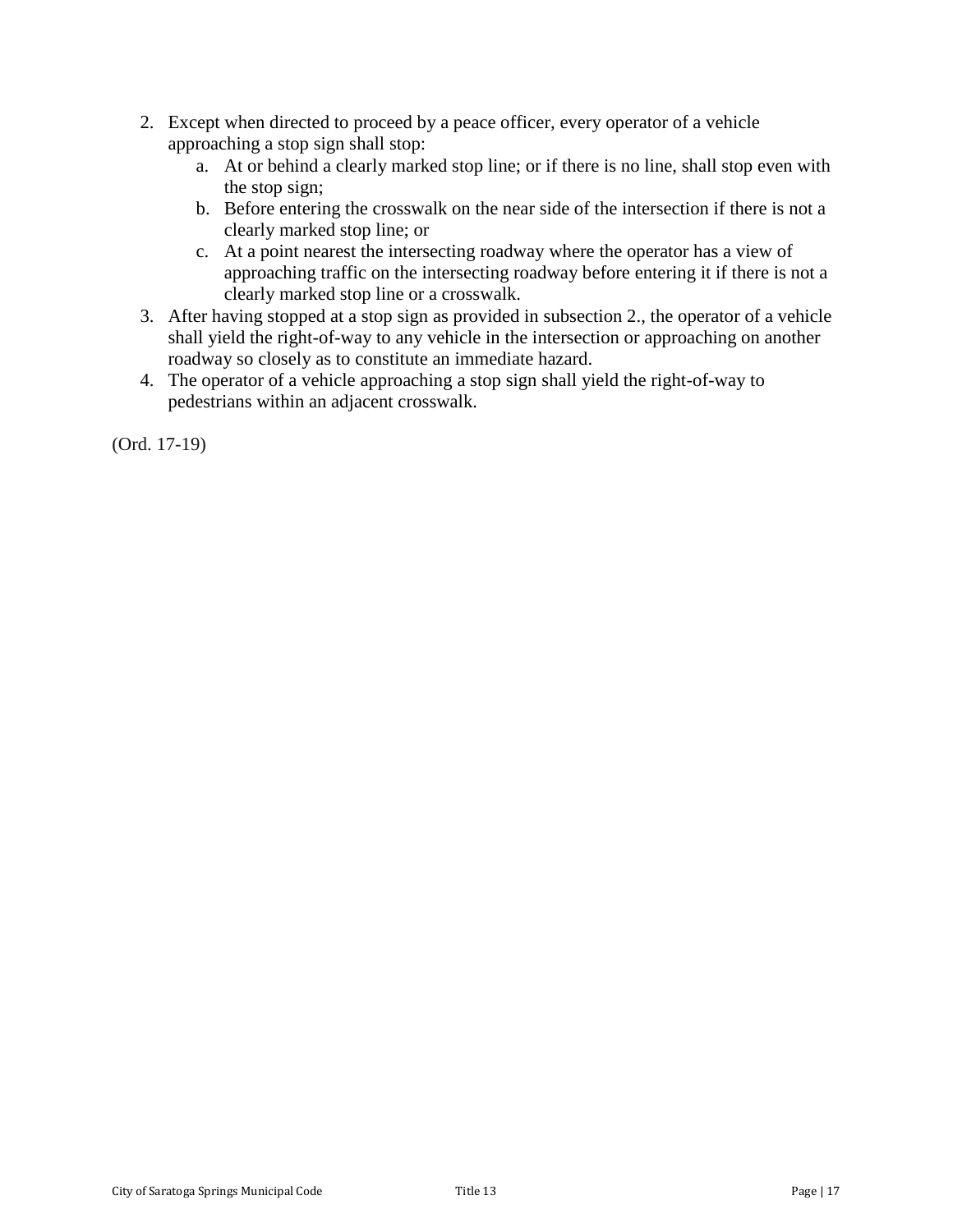<span id="page-17-0"></span>**Chapter 13.08. Parking.**

**Sections:**

| 13.08.01. | <b>Illegal Parking—In General.</b>                 |
|-----------|----------------------------------------------------|
| 13.08.02. | <b>Signs and Markings.</b>                         |
| 13.08.03. | <b>Double Parking.</b>                             |
| 13.08.04. | <b>Large Vehicles and Trailers.</b>                |
| 13.08.05. | <b>Trailers.</b>                                   |
| 13.08.06. | 48 hours.                                          |
| 13.08.07. | <b>Parking of Cars For Sale.</b>                   |
| 13.08.08. | <b>Requirements for Vehicles Parked in Public.</b> |
| 13.08.09. | <b>Fire Lanes.</b>                                 |
| 13.08.10. | <b>Parking During Snow Removal From Streets.</b>   |
|           |                                                    |

### <span id="page-17-1"></span>**13.08.01. Illegal Parking—In General.**

Vehicles parked, stopped, stored, abandoned, or left in the City in violation of this Chapter or in the following ways are subject to a fine and punishment pursuant to Title 20 of the City Code:

- 1. unattended vehicles in violation of any of the provisions of this Chapter;
- 2. a vehicle found upon the streets or alleys of the city with faulty or defective equipment;
- 3. vehicle, whether attended or unattended, parked upon any street, road, lane, alley, bridge, viaduct, overpass, or underpass that constitutes a hazard or obstruction to traffic;
- 4. any vehicle left parked in the same place on any public (i) street, (ii) road, (iii) lane, (iv) alley, or (v) property continuously for forty-eight hours;
- 5. any vehicle found being driven on any street, road, lane, or alley not in a proper condition to be driven; and
- 6. any vehicle found so parked as to constitute a fire hazard or an obstruction to fire-fighting apparatus.

(Ord. 17-19; Ord. 11-17)

#### <span id="page-17-2"></span>**13.08.02. Signs and Markings.**

- 1. It shall be unlawful to disobey signs or markings erected by the City which prohibit parking or regulate the hours thereof. It is not necessary for the City to install both signs and curb markings as one or both shall constitute effective parking regulations in the City. It shall also be unlawful to park in violation of curb markings designated by the City. Such curb markings shall have the following meanings:
	- a. Red: No stopping, standing, or parking at any time.
	- b. Yellow: No stopping, standing, or parking except as stated on the signs or markings giving notice thereof.
- 2. Where lines are painted on the roadway to indicate the angle at which a vehicle shall be parked, it shall be unlawful to park a vehicle except as indicated.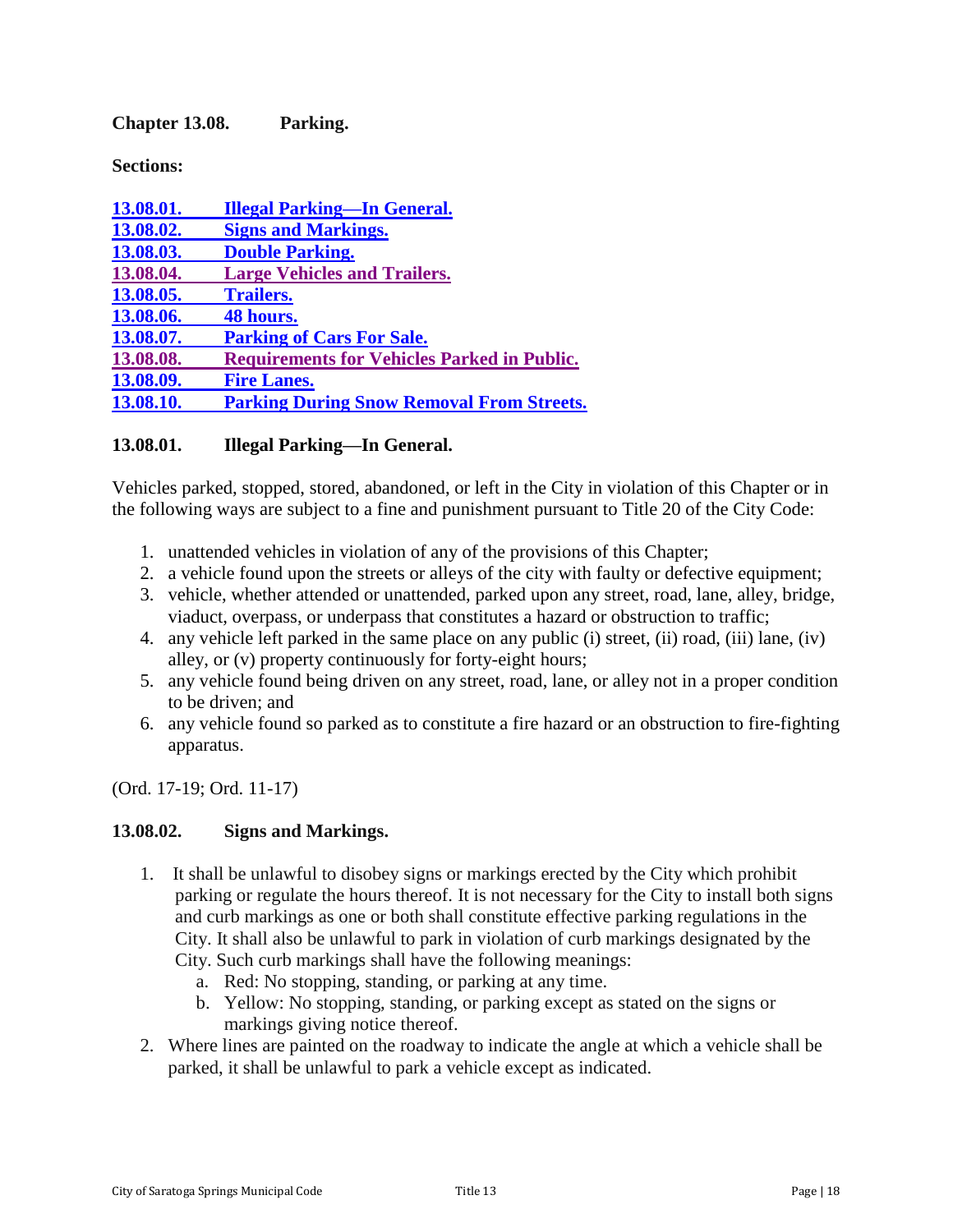3. It shall be unlawful to erect any signs or to mark publicly owned curbs in such a manner that prohibits parking or attempts to regulate the flow of traffic without prior City approval.

(Ord. 17-19)

### <span id="page-18-0"></span>**13.08.03. Double Parking.**

It shall be unlawful for any person to park or leave standing upon any street any vehicle, whether attended or unattended, along the side of any parked vehicle where such vehicle is parked parallel with the curb, except that an operator may stop temporarily, provided he does not leave his vehicle, during the act of actually loading or unloading passengers or when necessary in obedience to traffic regulations or signals of a police officer, unless posted signs or curb markings indicate otherwise.

(Ord. 17-19)

### <span id="page-18-1"></span>**13.08.04. Large Vehicles and Trailers.**

It shall be unlawful to park on a public street in any residential zone in the City any vehicle or trailer, or any combination thereof, having an overall length of twenty-five feet (25') or more or which exceeds the rated capacity of one and one-half (1<sup>1</sup>/<sub>2</sub>) tons. It shall be unlawful to park on a public street in any commercial or industrial zone in the City any vehicle or trailer, or any combination thereof, having an overall length of twenty-five feet (25') or more between the hours of 5:00 p.m. and 9:00 a.m. This section shall not apply, however, under the following circumstances:

- 1. When the vehicle is actively involved in permitted construction, landscaping, or other work on or at a specific residence, building, or commercial enterprise.
- 2. When there is an emergency requiring the parking of a vehicle at a particular location.
- 3. When the vehicle is owned or operated by federal, state, or local government authorities and is parked for governmental purposes.

(Ord. 17-19)

#### <span id="page-18-2"></span>**13.08.05. Trailers.**

It shall be unlawful to park or keep any trailer, unattached camper, or boat on a public street.

(Ord. 17-19)

#### <span id="page-18-3"></span>**13.08.06. 48 Hours.**

It shall be unlawful to park any vehicle in the same location on a public street for a continuous period of time exceeding forty-eight (48) hours.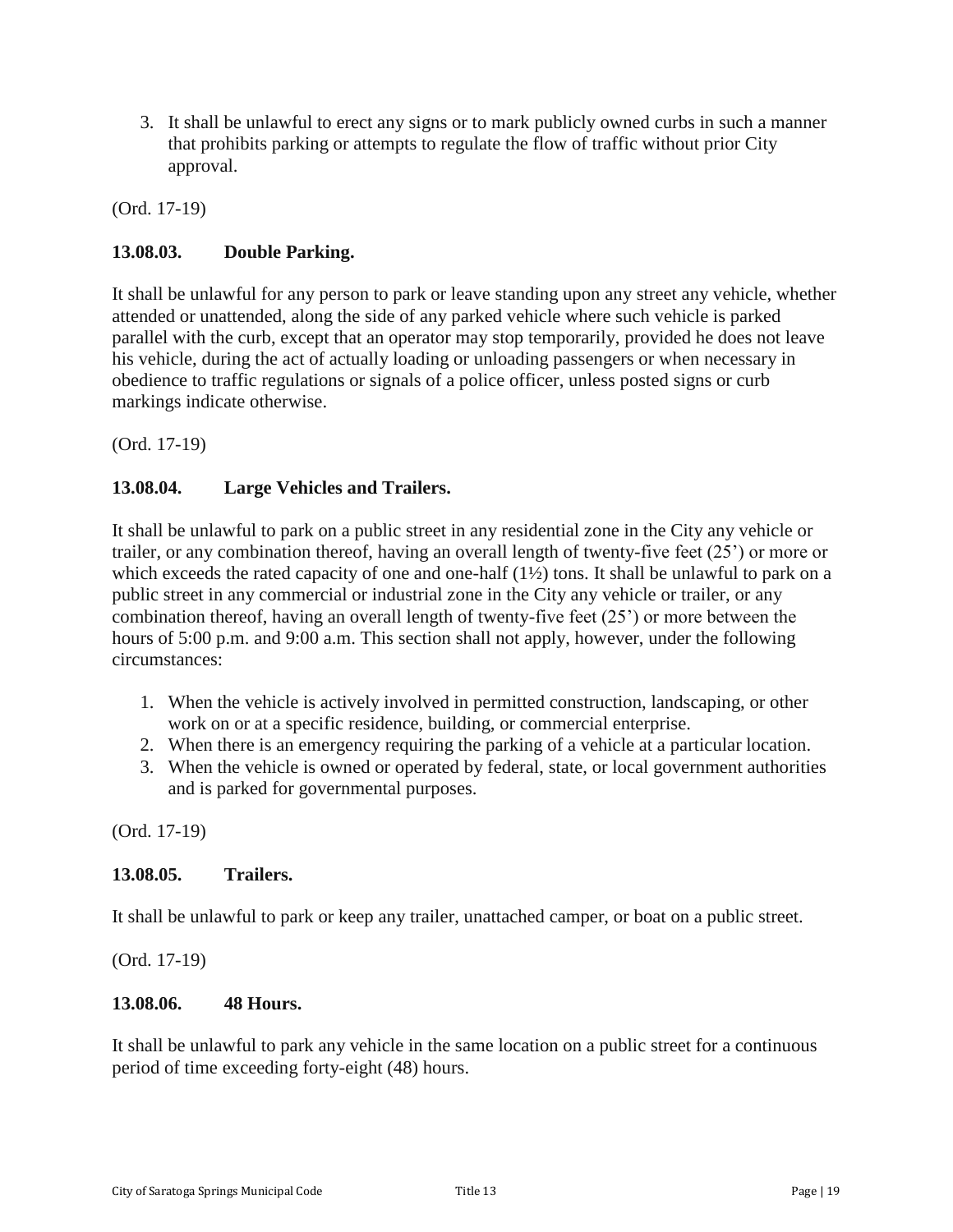## <span id="page-19-0"></span>**13.08.07. Parking of Cars For Sale.**

- 1. Definitions. As used in this section, the following terms shall have the corresponding definition:
	- a. "Highway" or "street" means the entire width between property lines of every way or place of whatever nature when any part of it is open to the public, as a matter of right, for purposes of vehicular traffic.
	- b. "Shoulder area" means that area of the hard-surfaced highway separated from the roadway by a pavement edge line as established in the current approved "Manual on Uniform Traffic Control Devices," or that portion of the road contiguous to the roadway for accommodation of stopped vehicles, for emergency use, and lateral support.
	- c. "Displaying it for sale" means parking and leaving a motor vehicle or trailer in a location with a "For Sale" sign, writing, or similar device displayed on or in the vehicle for more than 8 hours.
- 2. Vacant Lots and Parking Lots. It shall be a violation for the owner of a motor vehicle, camper, trailer, boat, or other type of vehicle to park it or allow it to be parked on (a) a vacant lot, or (b) a parking lot owned by another person for the purpose of displaying it for sale, unless the owner or lessee of the property on which it is parked has a city business license to engage in the business of selling motor vehicles, campers, trailer, boats, or other vehicles at that location. It shall also be illegal for the owner or lessee of such property to allow another person to park a motor vehicle, camper, trailer, boat, or other vehicle on the property for the purpose of displaying it for sale unless such owner or lessee has a city business license to engage in the business of selling such merchandise at that location.
- 3. Parking Cars or Trailers For Sale on Street or Highway.
	- a. It shall be unlawful for the owner or operator of a motor vehicle or trailer to park it or allow it to be parked on any highway, street, or shoulder area for the purpose of displaying it for sale.
	- b. It shall not be a violation of this Chapter for a vehicle with a "For Sale" sign:
		- i. To be parked incidental to actual operation and immediate use of the vehicle by the vehicle owner.
		- ii. Unless otherwise prohibited by this Code, to be displayed on a public street that is adjacent to real property in which the person offering the vehicle for sale has a legal interest or is temporarily visiting.
		- iii. To be temporarily parked on any highway or street for the purpose of servicing, repairing or otherwise working upon any vehicle which is temporarily disabled.

(Ord. 17-19; Ord. 11-17)

### <span id="page-19-1"></span>**13.08.08. Requirements for Vehicles Parked in Public.**

Every vehicle while parked upon the public highways, streets, alleys, or City-owned parking lots in the City of Saratoga Springs, shall: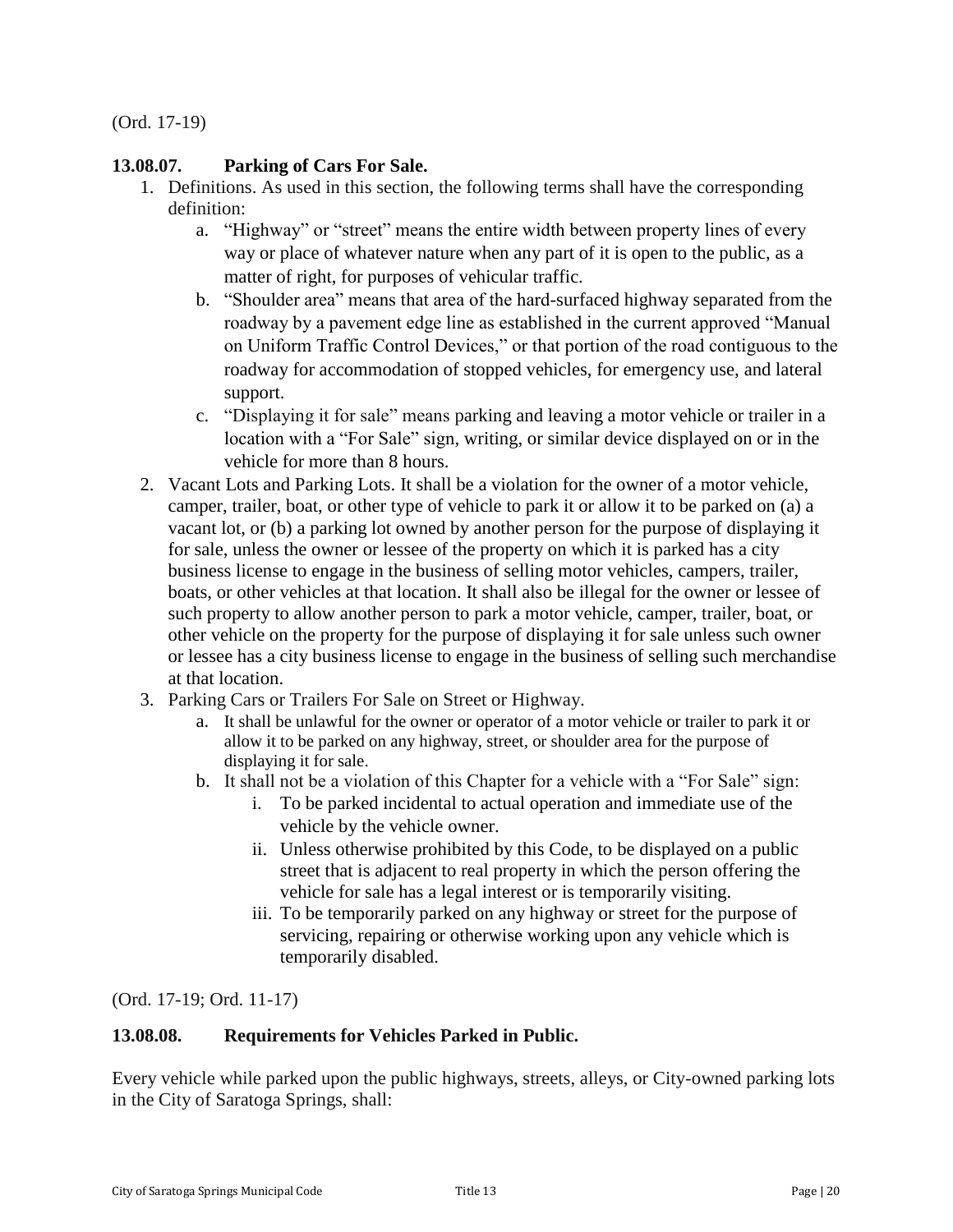- 1. Be registered in the name of the owner thereof in accordance with the laws of Utah;
- 2. Display in proper position two valid, unexpired license (registration) plates, one on the front and one on the rear of such vehicle; and
- 3. When required, have current validation or indicia of registration attached to the rear plate and in a manner complying with the laws of the state of Utah, and such plate shall be free from defacement, mutilation, and sight obscuring matter so as to be plainly visible.

However, if such vehicle is not required to be registered in Utah, and the indicia of registration issued by another state, territory, possession or district of the United States, or of a foreign country, complies with the laws of Utah and substantially complies with the provisions hereof, such registration shall be considered as compliance with this section.

(Ord. 17-19)

### <span id="page-20-0"></span>**13.08.09. Fire Lanes.**

- 1. It shall be unlawful for any person to park or stop a vehicle on any designated fire lane, regardless of whether or not the driver of the vehicle remains with the vehicle. This section shall not apply to any Public Safety emergency vehicle being used on official business.
- 2. "Designated fire lane" shall mean any area in front of the entrance to a commercial or public building, which area has been marked with a red curb, or red writing on the pavement or signs posted which prohibit parking or designate the area as a fire lane.
- 3. Any vehicle parked in violation of this section is hereby declared a hazard to public safety and may be removed at the direction of the owner of the property or any public safety officer.

(Ord. 17-19)

### **13.08.10. Parking During Snow Removal From Streets.**

- 1. In order to facilitate the speedy and safe removal of snow from City streets, it is illegal for the owner or driver of any vehicle to park, cause, or allow to be parked such vehicle upon a City street or right-of-way during a snowstorm when a measurable amount of snow has fallen, or following a snowstorm when a measurable amount of snow has fallen, and the City's snow removal equipment has not yet been utilized to remove the snow.
- 2. "Vehicles" shall be defined to include, but not limited to, automobiles, trucks, trailers, mobile homes, travel trailers, boats, motorcycles, buses, snowmobiles, and other objects used or capable of being used for transportation purposes whether for the transport of humans, animals, or freight of any kind.
- 3. A violation of this Section shall be enforced pursuant to Title 20 of the City Code.

(Ord. 17-19; Ord. 11-17)